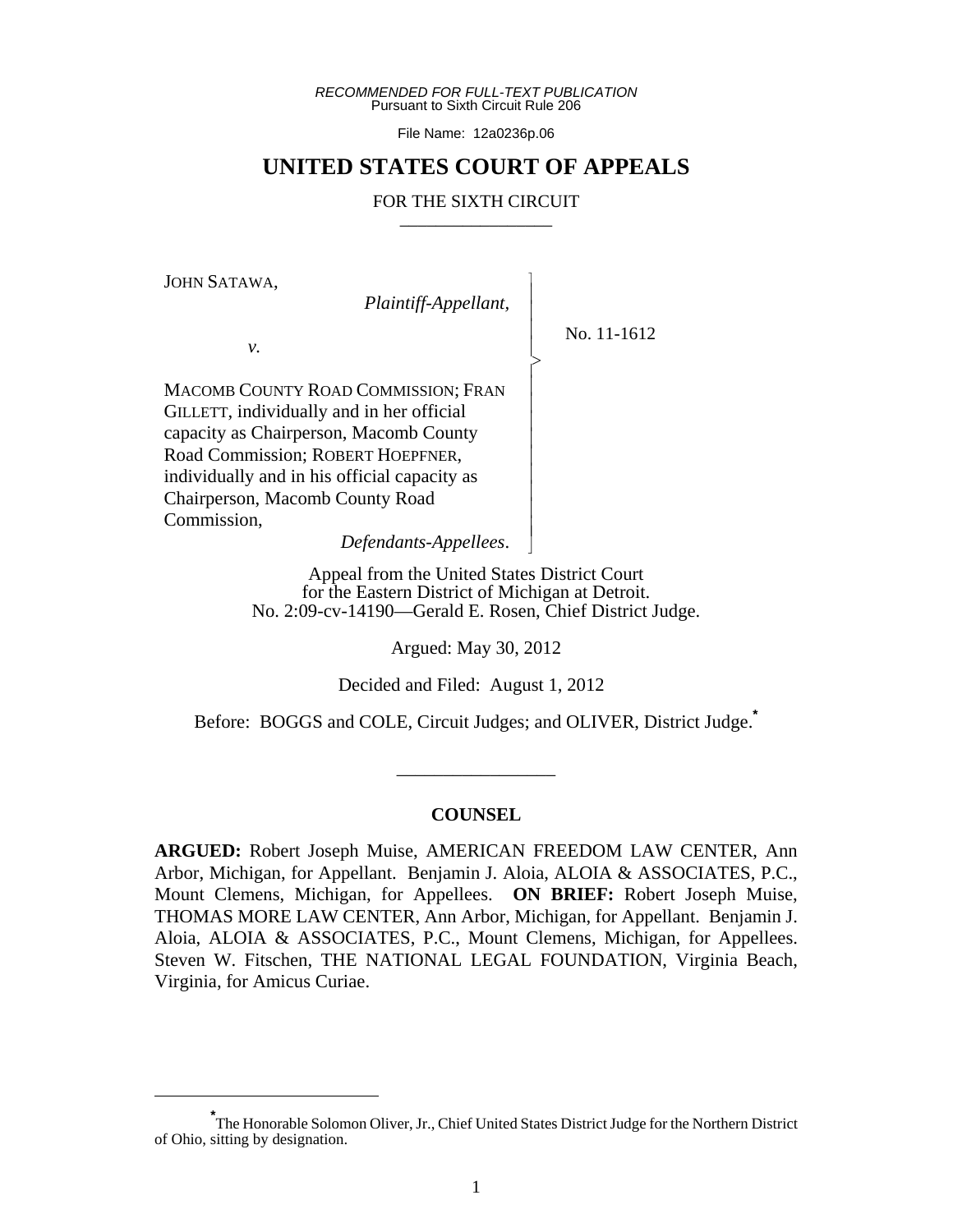# **OPINION \_\_\_\_\_\_\_\_\_\_\_\_\_\_\_\_\_**

**\_\_\_\_\_\_\_\_\_\_\_\_\_\_\_\_\_**

BOGGS, Circuit Judge. The Macomb County Road Commission faced a dilemma. The Freedom From Religion Foundation, an organization dedicated to "protect[ing] the fundamental constitutional principle of separation of church and state," had written a letter objecting to a private citizen's placing a crèche on a sixty-foot-wide median at Christmas time, as the citizen and his family had done for more than sixty years. The county immediately ordered the crèche removed. In response, the Thomas More Law Center, an organization dedicated to "restor[ing] and defend[ing] America's Judeo-Christian heritage," took up the citizen's cause and applied for a formal permit to display the crèche. After seeking legal advice, the county denied the permit because, it stated, the crèche "clearly displays a religious message, [and thus displaying it on the median] would be a violation of the Establishment Clause of the First Amendment." The citizen filed suit, claiming that denial of the permit violated his free-speech rights, the Establishment Clause, and his equal-protection rights. During litigation, the county changed its explanation for denying the citizen's permit, claiming that safety, not the crèche's religious connotation, was—and had always been—the reason for its decision. Relying on this explanation, the district court granted summary judgment for the county. For the reasons outlined below, we affirm the district court's grant of summary judgment on Satawa's Establishment Clause claim, but reverse on all other grounds.

I

In 1945, Frank Krause and Joseph Satawa built a manger to house a set of statutes donated to St. Anne's Parish in Warren, Michigan. The statues depicted the birth of Jesus Christ. With the Village's permission, Krause and Satawa put the manger, with the statues inside, on a public median at the intersection of Mound Road and Chicago Road.**<sup>1</sup>** They did so each year until their deaths in the late 1940s and 1965,

**<sup>1</sup>** The manger and figures, together, are called a nativity scene, or crèche.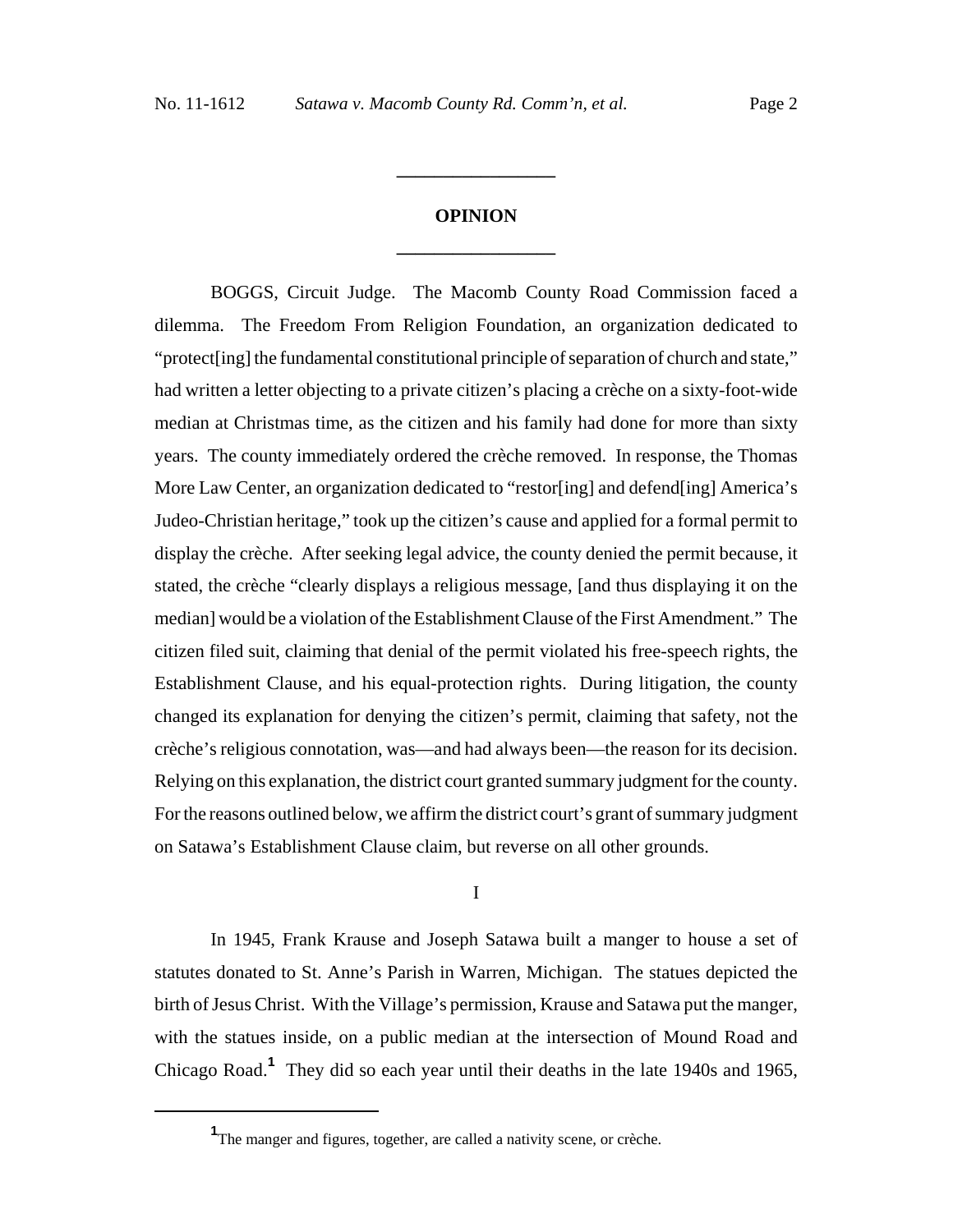respectively. Joseph Satawa's son and son-in-law, John Satawa**<sup>2</sup>** and Lawrence Green, continued this practice, assembling the crèche in the same place every year at Christmas time.**<sup>3</sup>** They asked for, and received, permission from Warren officials to build the display in the late 1970s, 1994, and 1995. Satawa and Green have not sought permission since 1995, however, because a City of Warren police officer "inform[ed] [Satawa] that the [police] department was well aware of the nativity scene tradition and its presence on the median in Warren and that it was not necessary to send any letters in the future."

The median that houses the crèche separates four lanes of northbound traffic from four lanes of southbound traffic on Mound Road.**<sup>4</sup>** It is sixty feet wide, and landscaped with grass, trees, and flowers. The Board of County Road Commissioners of Macomb County ("the Board") has jurisdiction over the median because Mound Road is a Macomb County road.**<sup>5</sup>** The site of the crèche itself is just south of Mound Road's intersection with Chicago Road, a two-lane, east-west street with a thirty-mileper-hour speed limit. Traffic lights regulate the intersection from every direction.

The crèche is nine-and-one-half feet tall, eight feet wide, and eight feet deep.**<sup>6</sup>** It has front and back windows, and is illuminated at night. On the crèche is a sign that reads: "A Blessed Christmas, St. Anne Parish," and inside there is a plaque, with the words: "In Memory of Joseph and Rose Satawa." The crèche sits immediately north of a stand of pine trees, which is twenty-nine feet, four inches wide and fifteen feet tall. Behind the pine trees are two park benches, and at least one commemorative plaque, discernable only from the median. Also on the same section of median as the crèche are

**<sup>2</sup>** From this point forward, all references to "Satawa" are to John Satawa.

**<sup>3</sup>** The only year since 1945 that the crèche has not appeared in the median is 1996, when significant road construction made it impossible to erect the display.

<sup>&</sup>lt;sup>4</sup>The speed limit on Mound Road is 50 MPH, and more than 82,600 cars use the road each day.

**<sup>5</sup>** The Board comprises three members: a Chairperson, a Vice-Chairperson, and a Commissioner. It has "responsibility for overseeing the Road Commission's budget and establishing and carrying out policies with regard to all matters pertaining to the County roads."

**<sup>6</sup>** As the district court explained, the crèche is only eight feet tall, but it sits on an eighteen-inchhigh platform.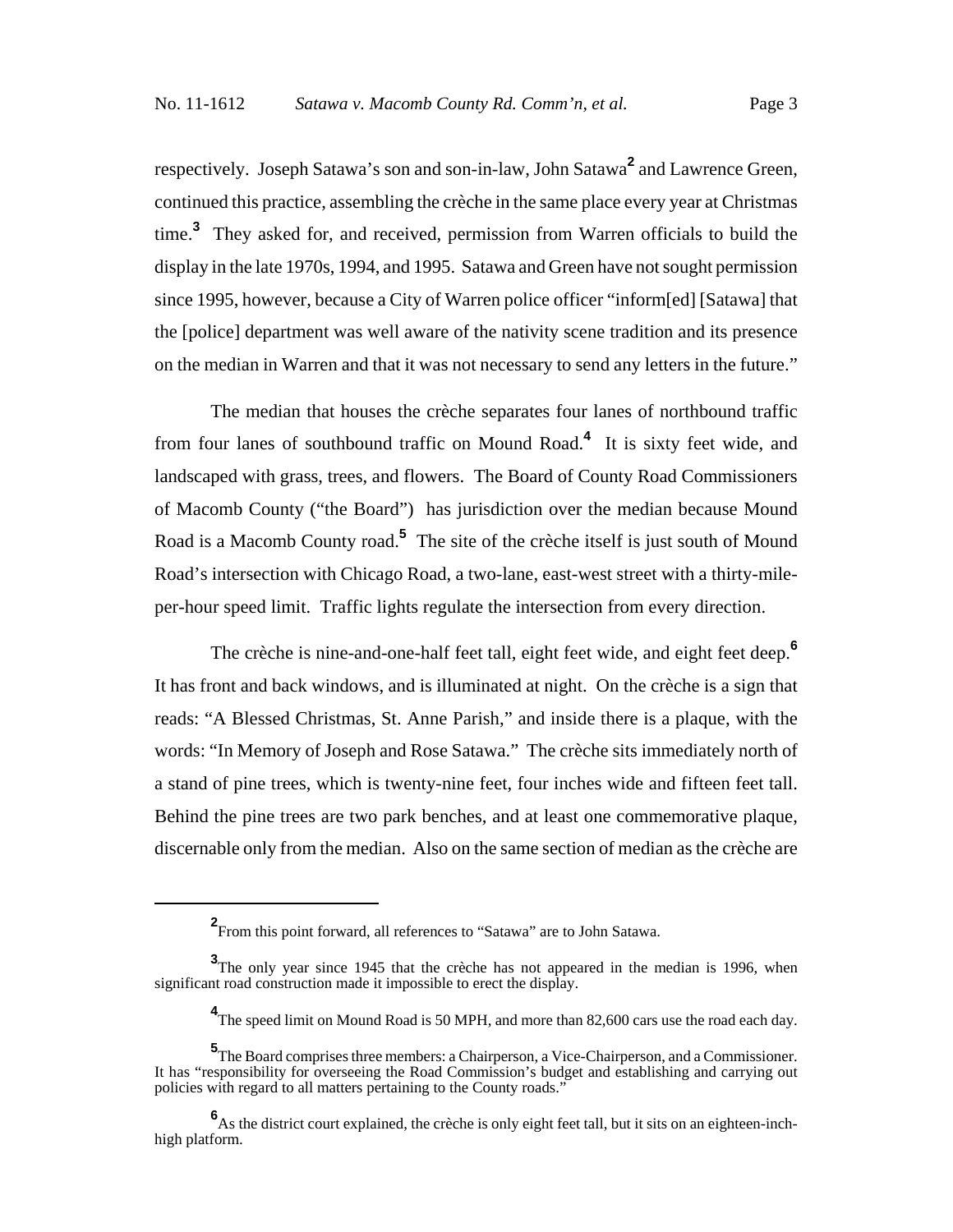several pieces of old farm equipment and wagons, installed by the "Friends of the Village," a citizens' group dedicated to maintaining Warren's "village" character. Across Chicago Road to the north of the crèche is a gazebo and small courtyard, built by the Village of Warren Historical Commission, and a historical marker, again with text readable only from the median, put in place by the State of Michigan.

On December 10, 2008, the Board received, by fax, a letter from the Freedom From Religion Foundation. The letter, supposedly written on behalf of "a concerned Macomb County resident," argued that the crèche violated the Establishment Clause because "[d]isplaying an inherently Christian message at a busy intersection on Countyowned property unmistakably sends the message that Macomb County endorses the religious beliefs embodied in the display." Accordingly, the Freedom From Religion Foundation "ask[ed] that [the Board] immediately . . . remove the display to private property."

In response, Macomb County Highway Engineer Robert Hoepfner dispatched Road Commission Permit Inspector Joe Dana. Dana reported back and told Hoepfner that, indeed, the crèche was where the Freedom From Religion Foundation said it was, and that Satawa's phone number was on a plaque attached to the display. Hoepfner called Satawa and explained that, because Satawa did not have a permit, Satawa would have to disassemble the crèche. A formal, written demand to remove the crèche within thirty days followed on December 11, 2008. Satawa complied after the end of the holiday season.

One month later, Satawa went to the Road Commission's office to apply for a permit to display the crèche the following year. Road Commission staff helped him fill out an application. On February 7, 2009, however, the Road Commission returned the application to Satawa, explaining that it was incomplete, and enclosing a new application. With help from the Thomas More Law Center, Satawa filled out the application, explaining in detail—and illustrating with photographs—the crèche's location. In his application, Satawa offered to pay all electrical costs associated with the display, to buy insurance, and "to post a sign at the display which states clearly that it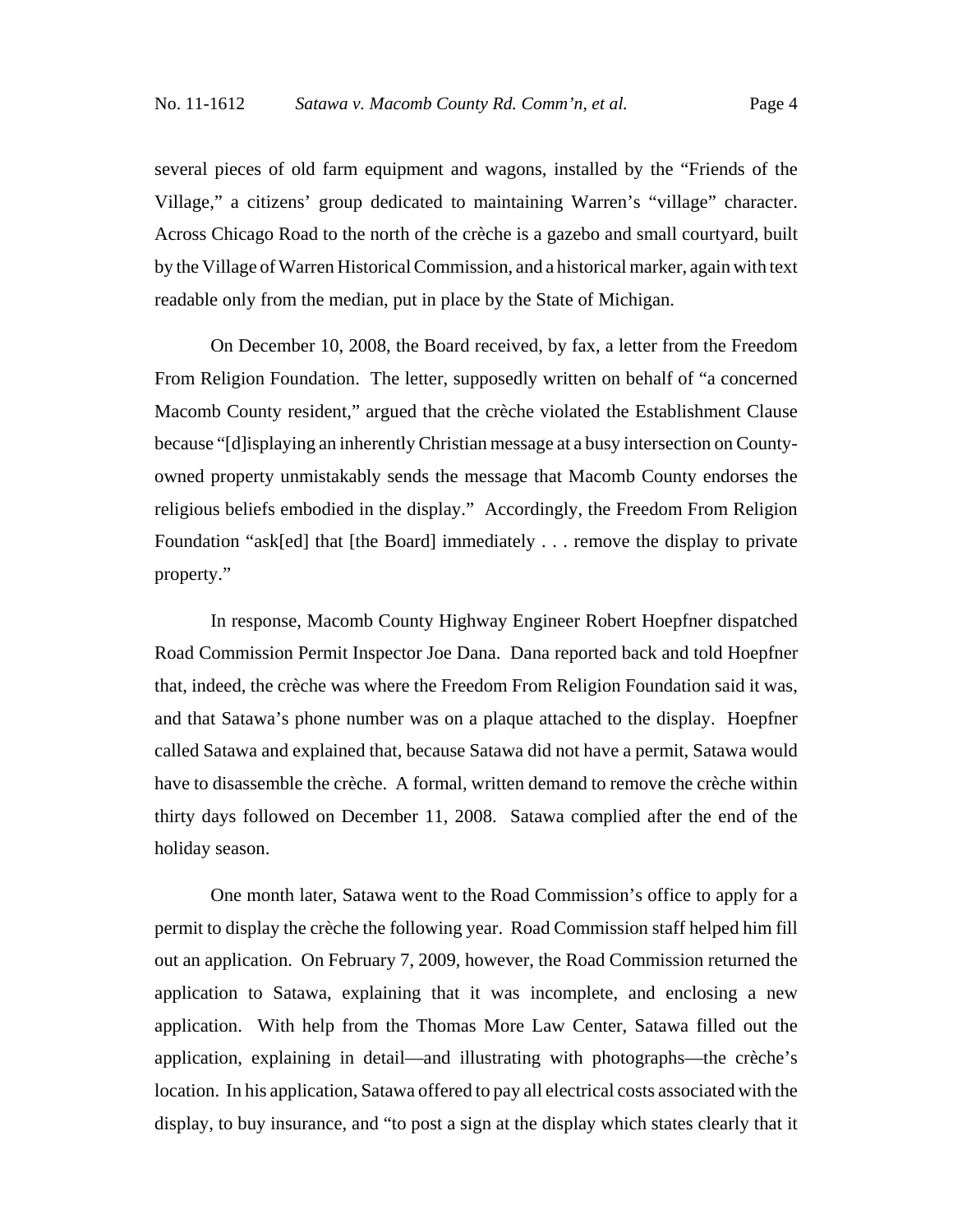is his private display and not the display of Macomb County, the City of Warren, or any other government entity."

Hoepfner personally reviewed Satawa's application. He sought legal advice from an attorney for the county and brought the issue of Satawa's permit application to the Board's attention during the "new business" portion of a regularly scheduled meeting on March 9, 2009. There, he explained:

MALE SPEAKER: This is an interesting one, last year a gentleman for the last 60 years has been installing a nativity scene at Mound Road and Chicago Road in the median of Mound Road, I received a letter from some anti-nativity scene law firm asking me to get rid of it. MALE SPEAKER: (Inaudible) Wisconsin? MALE SPEAKER: Yeah. MALE SPEAKER: Yeah. MALE SPEAKER: So I wrote the man a letter and ordered him to remove the nativity scene from the right-of-way. He has come in now and applied for a permit to install the nativity scene next year. His cover letter is from a law firm, the Thomas More Law Center. I've contacted Ben Aloia and asked him to research it. Ben has informed me that we should not allow this nativity scene to be installed, and he has given me some language that I should [sic] respond to this permit. I intend to do that. This probably won't go away and I suspect they'll sue us. FEMALE SPEAKER: All we can do is obey the law.**<sup>7</sup>**

This was the only time that the Board formally discussed Satawa's permit application.

Although Hoepfner mentioned only the crèche's religious aspects when he brought Satawa's application to the Board's attention, he claimed in his deposition, thirteen months later, that the primary reason for denying Satawa a permit was that the crèche raised a safety concern. In particular, he claimed to be worried that a vehicle might strike the crèche. Hoepfner made clear: "I didn't deny [the permit] for sight problems. It was an encroachment within the right of way . . . that's the reason I denied it."

**<sup>7</sup>** The district court noted that this transcript was likely inadmissible at the time of summaryjudgment briefing because it had not been properly authenticated. It reasoned, however, that it could consider the transcript, on the assumption that the parties would reduce it to admissible form at trial.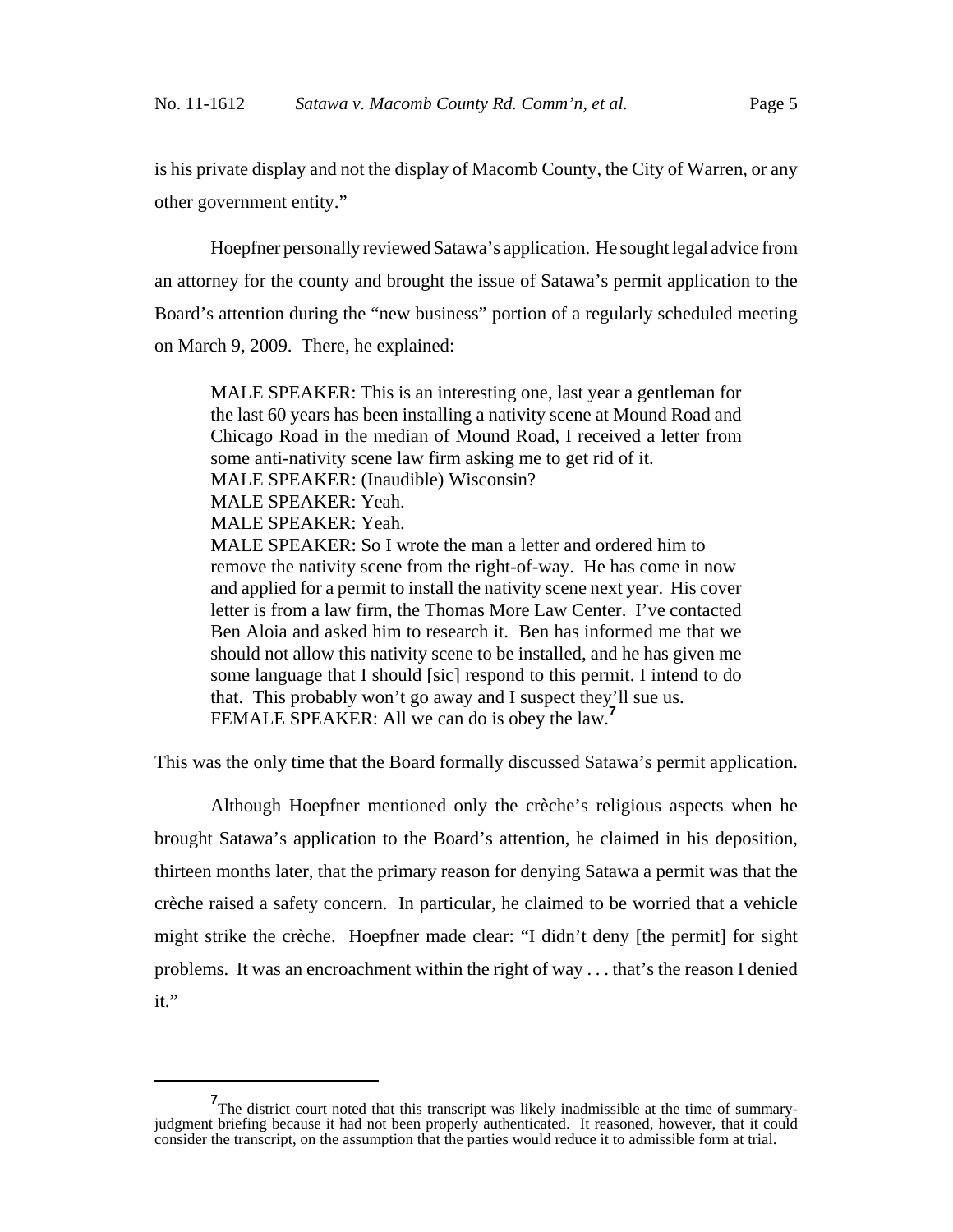Hoepfner also insisted in his deposition that he had separate discussions with each of the Road Commissioners about Satawa's application, outside of the Board's regularly scheduled meetings. ("Q: Did you ever have any discussions with any Board member outside of the Board meetings regarding the nativity scene permit? A: All of the Board Members."). These discussions, he claimed, lasted "many, many hours," and focused on his belief that the crèche posed a traffic hazard. The district court apparently took this testimony at face value.

It is true that Board Chairwoman Fran Gillett testified that she understood that Hoepfner was concerned about safety. However, she also indicated that she "first became aware of [the crèche] . . . when [the Board] had a complaint the Christmas before last [December 2008], and then at that point [she] *didn't hear anything more until 2009* at [the March 6 Board] meeting." (emphasis added). And yet, she claimed that she learned of Hoepfner's safety concerns through casual, passing discussions in the hallway. It is not likely that these discussions took place after the meeting, since Hoepfner responded to Satawa's permit application in writing the next business day after the Board meeting, March 9, 2009.**<sup>8</sup>** At best, then, Hoepfner and Gillet's testimony is confusing. At worst, one or the other is completely mistaken.

In any event, safety concerns are wholly absent from the letter that Hoepfner sent Satawa on March 9, 2009. There, addressing Satawa's lawyer, Hoepfner wrote:

Dear Mr. Muise:

Please allow this letter to serve as the Board of County Road Commissioners for the County of Macomb's formal denial of the January 7, 2009 Application for Permit submitted by John Satawa to erect a nativity scene in the Mound Road right of way. Given the religious nature of your nativity scene, the Road Commission of Macomb County as a governmental agency must weigh whether or not the approval of such a permit would be deemed a violation of the First Amendment of the United States Constitution.

A statute or practice that touches on religion, if it [is] to be permissible under the establishment of religion clause of the Constitution's First

**<sup>8</sup>** March 6, 2009 was a Friday.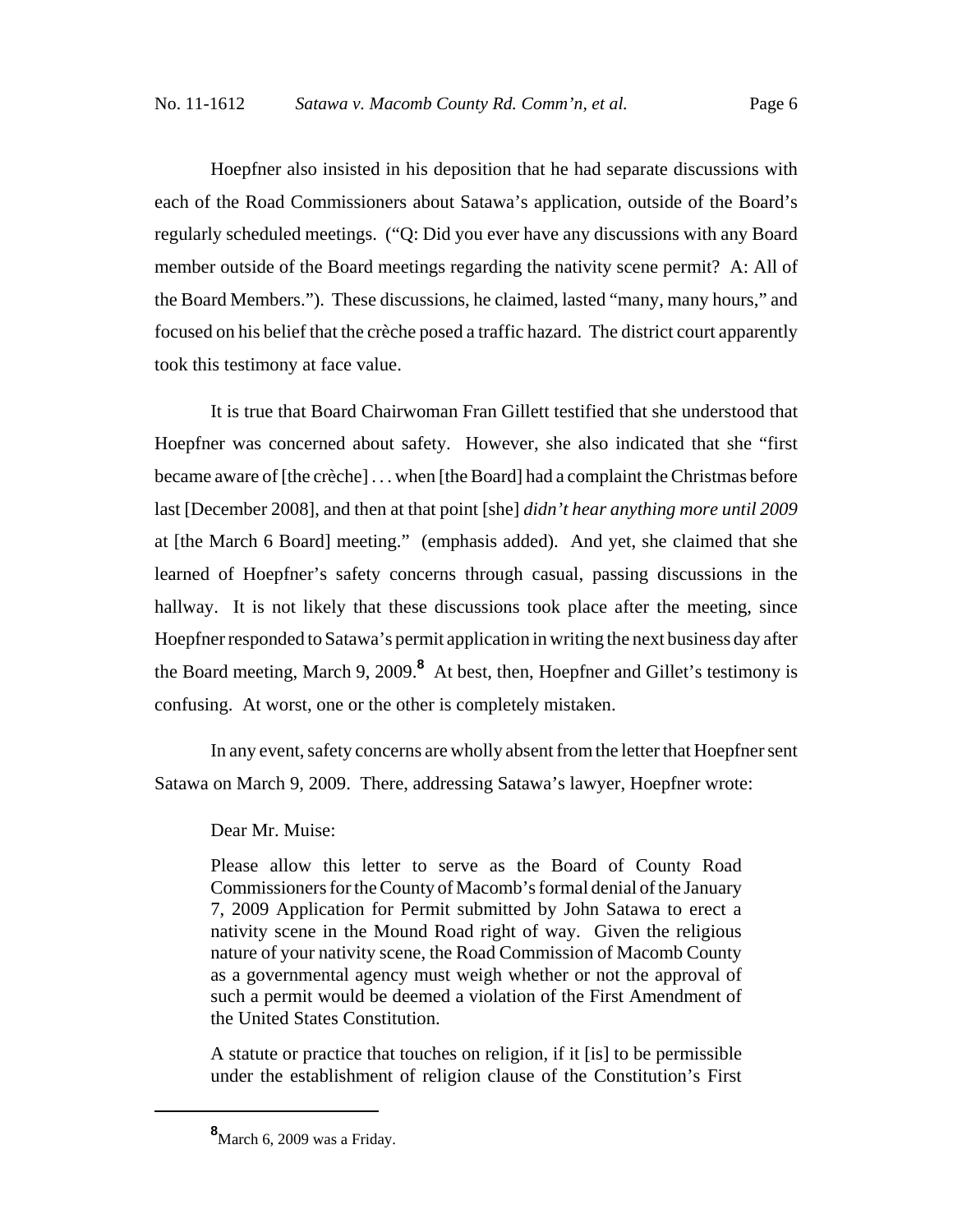Amendment, (1) must have a secular purpose, (2) must neither advance nor inhibit religion in its principal or primary effect, and (3) must not foster an excessive entanglement of government with religion. In *Allegheny v. ACLU of Pittsburg[h]*, 492 U.S. 573 (1989), the U.S. Supreme Court held that "there is no doubt, of course, that the crèche (nativity scene) itself is capable of communicating a religious message."

Since the nativity scene Mr. Satawa desires to place in the right of way clearly displays a religious message, this would be a violation of the Establishment Clause of the First Amendment: "*Establishment Clause*, at the very least, prohibits government from appearing to take a position on questions of religious belief or from 'making any adherence to a religion relevant in any way to a person's standing in the political community.'" *Allegheny*, at 594.

The Road Commission of Macomb County cannot permit you to display this nativity scene in the Road Commission's right of way. This undoubtedly would be interpreted as our endorsement of religion, in violation of the *Establishment Clause of the U.S. Constitution*.

Thank you for your attention to this matter. Please do not hesitate to contact me with any questions or concerns.

Sincerely,

 $\sqrt{s}$ 

Robert P. Hoepfner, P.E. County Highway Engineer

Satawa filed this lawsuit in the Eastern District of Michigan on October 23, 2009. He claimed that the Board violated his free-speech rights, the Establishment Clause, and the Equal Protection Clause by denying his permit. He sought declaratory and injunctive relief and nominal damages. A Motion for Temporary Restraining Order and Preliminary Injunction soon followed. The district judge, after hearing oral argument and conducting a "lengthy site visit," denied the motion. He first reasoned that, even if the median were a public forum, the state's interest in traffic safety was compelling, and denial of the permit was narrowly tailored to suit that interest because there were other places that Satawa could display the crèche. Thus, the court held, Satawa could not show that he was likely to succeed on the merits, and was not entitled to a temporary restraining order or a preliminary injunction on his free-speech claim. Notably, the district court found that Hoepfner's stated concern about a vehicle striking the crèche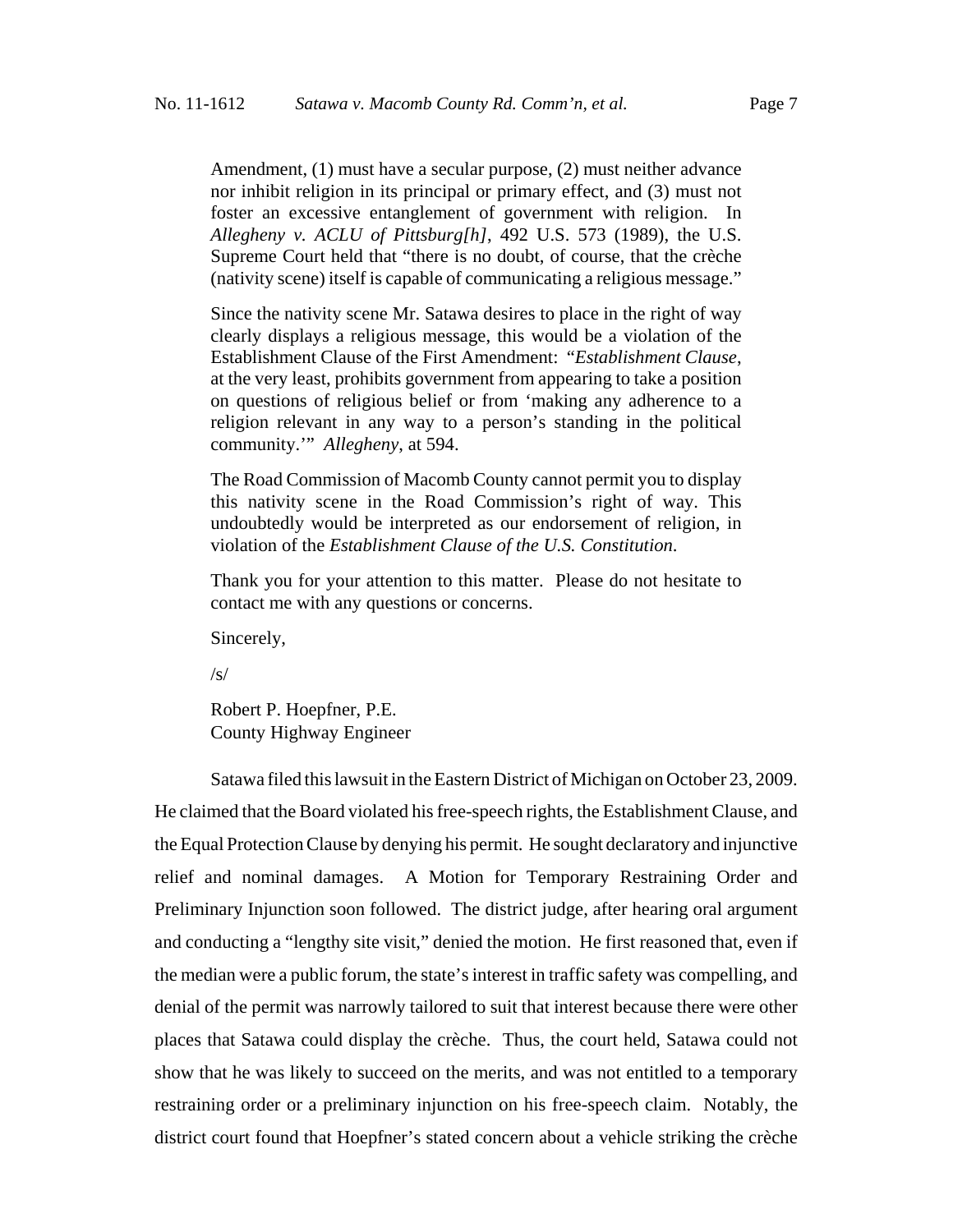was "purely speculative," and thus not a compelling state interest. Instead, it focused on the possibility, apparently first raised during briefing or argument on the Motion for Temporary Restraining Order and Preliminary Injunction,**<sup>9</sup>** that the crèche could impede sight lines and, thus, increase the risk of two or more vehicles colliding.

The district court similarly held that Satawa's Establishment Clause claim was not likely to succeed because Satawa could not satisfy the three-part *Lemon* test—the Board's denial had a secular purpose, traffic safety; the policy of forbidding all temporary structures did not endorse, or convey disapproval of, religion; and there was no entanglement. *See Lemon v. Kurtzman*, 403 U.S. 602 (1971).

When it denied Satawa's motion, the district court also ordered the parties to show cause why it should not convert its preliminary order to a final judgment on the merits, pursuant to FED.R.CIV.P.65(a)(2). Satawa requested the opportunity to develop the factual record further, so that he could challenge the veracity of the Board's asserted safety justification, and press his Establishment Clause and equal-protection claims, which he did not brief in his temporary-restraining-order motion. The court granted the request, discovery opened and closed, and the parties cross-moved for summary judgment.

**<sup>9</sup>**<br>It is not clear when this "additional justification" first appeared. The district court, when discussing the increased risk of vehicles colliding, cited a paragraph from Hoepfner's affidavit, attached to the Board's response to Satawa's Motion for Temporary Restraining Order or Preliminary Injunction, dated October 30, 2009. That paragraph, however, is a general statement, explaining why the Board generally does not allow structures in its rights of way. Board Resp. to Request for Temporary Restraining Order at 33 ("Roadside control is necessary to improve highway safety, to maintain or improve site line distances, expedite the free flow of traffic, safeguard present and future highway investment, conserve abutting property values, and to preserve the attractiveness of the landscape in the right of way."). Neither Hoepfner's affidavit nor the Board's briefing in the district court dealt specifically with an increased risk of vehicles colliding. Rather, both focused on the possibility that a vehicle could strike the crèche itself. *Id.* at 12 ("Certainly the Plaintiff's structure itself, regardless of content, could be struck by a vehicle travelling down Mound Road or in the intersection and cause serious damage not only to a travelling vehicle, but also any passengers in a vehicle."). The closest that the Board came to arguing its sightobstruction rationale was a citation to the Michigan Road Design Manual in its October 30, 2009 response, suggesting "that a flat, smooth unobstructed area . . . is highly desirable and significantly improves highway safety." But the record contains no explicit mention of the vehicle-on-vehicle-collision justification that the Board now presses until the *district court*, based on its own observations, found that the display could obstruct a driver's line of sight. It made this finding in its order denying Satawa's motion for a preliminary injunction, dated December 28, 2009. Only *after* that order did the parties commission expert reports discussing the possibility that the crèche could obstruct a driver's view. These reports first appear in the parties' summary-judgment submissions, dated July 29, 2010, July 30, 2010, and August 19, 2010.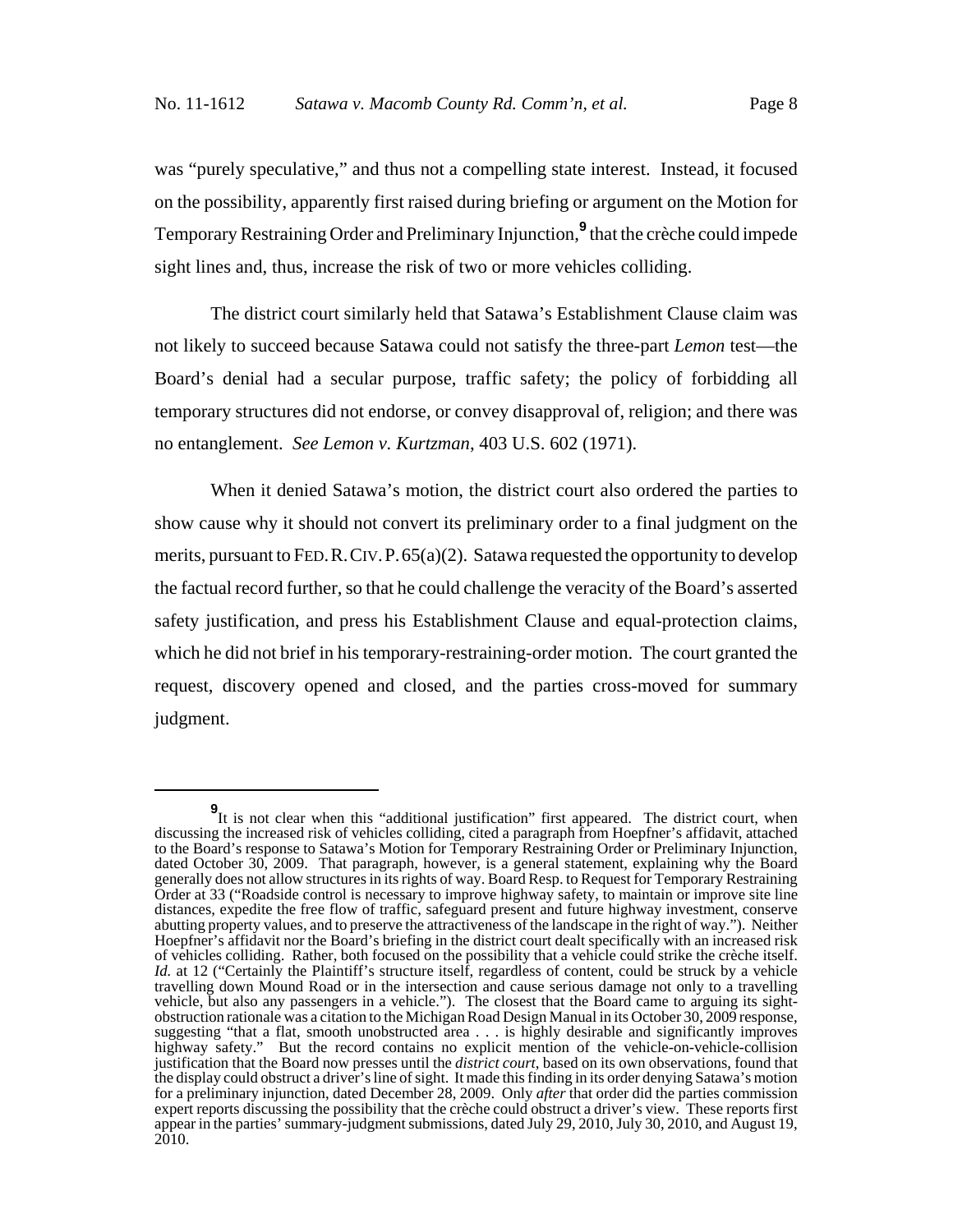The district court granted summary judgment for the Board on April 19, 2011. It held, first, that the median was not a public forum, since it was not "a place intended for bringing citizens together to exchange ideas." Thus, the court reasoned, the Board could restrict speech, subject to reasonable and viewpoint-neutral time, place, and manner restrictions. The Board's stated traffic-safety concern satisfied this standard.

The court also believed that, even if the median were considered a traditional public forum, the Board had a compelling interest in promoting traffic safety, and denying the permit was a narrowly tailored means of achieving that goal. This time, the judge had dueling expert reports to consider in reaching his conclusion. The experts first agreed that the crèche posed no enhanced risk to drivers who obeyed the traffic signals. They also agreed, however, that if a driver traveling northbound on Mound Road ran a red light, and another driver traveling eastbound on Chicago Road at six to ten milesper-hour below the posted speed limit looked for traffic before coming to the crèche, then passed the crèche and continued through the intersection without again checking for traffic, the Chicago Road driver would not be able to see the Mound Road driver's car running the red light, and therefore might not be able to prevent a collision as effectively as he could without the crèche. The district court acknowledged that this possibility was remote, but reasoned that "the potential for even one tragic accident at a busy intersection clearly constitutes a compelling interest which the State must address." The district court also expressed concern that, if the Board had to permit Satawa to install his crèche, it would be required to allow "all kinds of private installations of all shapes and sizes in medians all over Macomb County." The Board's denying Satawa's permit, the district court reasoned, was narrowly tailored because "the Defendants' action in denying Plaintiff a permit to erect his Nativity display in the Mound Road median does not leave Plaintiff without any comparable viable site for his expression."**<sup>10</sup>**

The district court also granted summary judgment for the Board on Satawa's Establishment Clause and equal-protection claims. The former, it reasoned, failed

**<sup>10</sup>**A number of local businesses offered to display the crèche.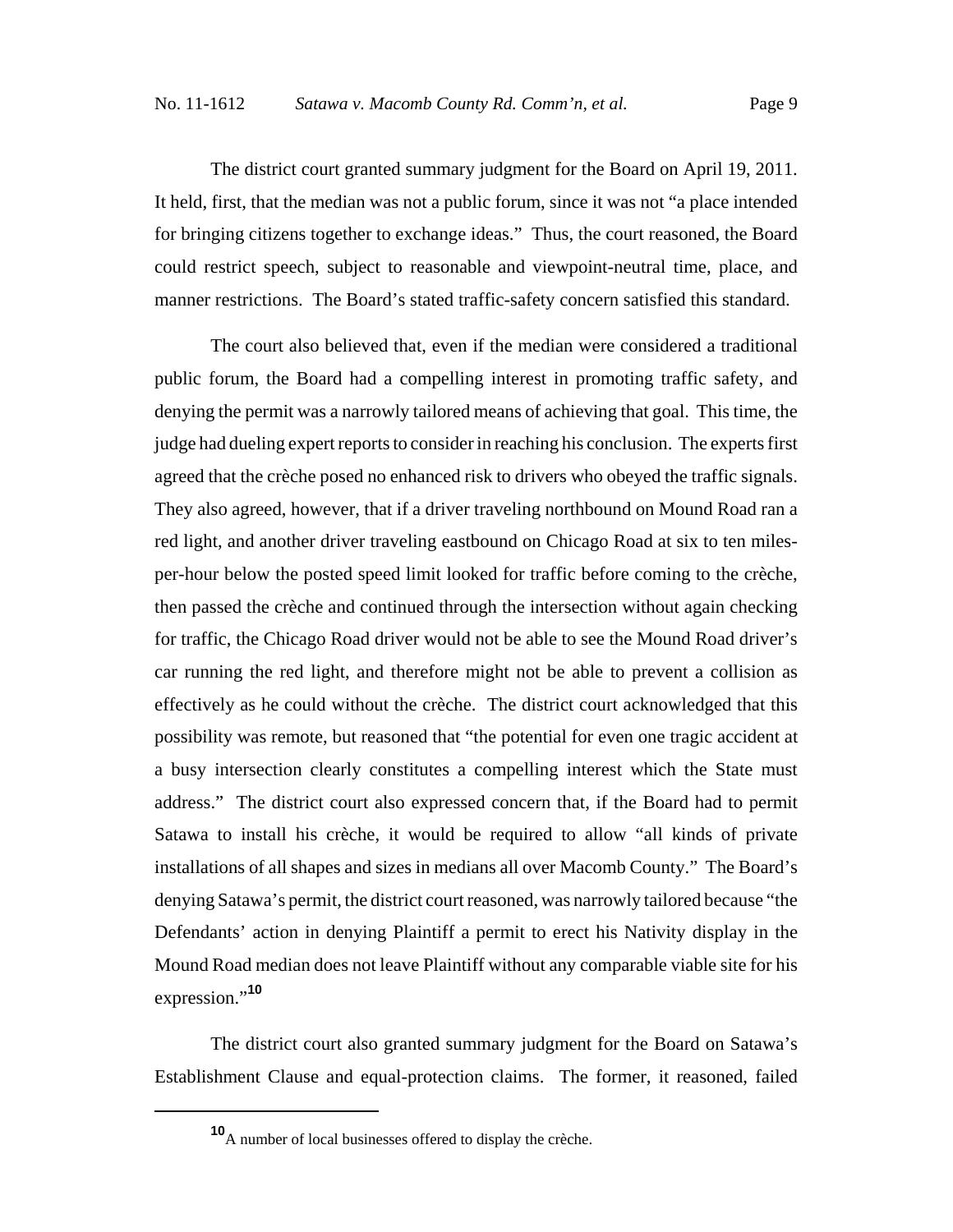because the government had a valid stated purpose of traffic safety; the primary effect of denying the permit did not convey the message that the government endorsed, or disapproved of, religion; and there was no entanglement. Satawa's equal-protection claim failed because the Board's decision to deny the permit was rationally related to the legitimate government interest of traffic safety. Satawa appeals.

## II

Summary judgment is appropriate when "the movant shows that there is no genuine dispute as to any material fact and the movant is entitled to judgment as a matter of law." FED.R.CIV. P. 56(a). We review a district court's grant of summary judgment *de novo*, construing the facts, and drawing all reasonable inferences, in the non-moving party's favor. *ACLU of Ky. v. Mercer Cnty., Ky.*, 432 F.3d 624, 628 (6th Cir. 2005).

#### III

Neither the federal government nor the states may "abridg[e] the freedom of speech." U.S. CONST. amend. I; *Stromberg v. California*, 283 U.S. 359, 368 (1931) (formally incorporating Free Speech Clause).**<sup>11</sup>** This does not mean, however, that anyone may express himself however he wants, wherever he wants, whenever he wants. The government may regulate even constitutionally protected speech, as long as that regulation hinges on a weighty enough government interest, tailored carefully enough to account for the competing values at stake. What "enough" is depends on what the individual wants to express and where he wants to express it, for "the character of every act depends upon the circumstances in which it is done." *Schenck v. United States*, 249 U.S. 47, 52 (1919) (Holmes, J.).

We have reduced these general principles to the three-part test that we apply here. First, we decide whether the First Amendment protects the speech or expression

**<sup>11</sup>** Although "[t]he First Amendment literally forbids the abridgment only of 'speech,'... we have long recognized that its protection does not end at the spoken or written word. . . . [C]onduct may be sufficiently imbued with elements of communication to fall within the scope of the First . . . Amendment[]." *Texas v. Johnson*, 491 U.S. 397, 404 (1989). "There is no doubt, of course, that the crèche itself is capable of communicating a [constitutionally protected] religious message." *Cnty. of Allegheny v. ACLU of Pittsburgh*, 492 U.S. 573, 598 (1989).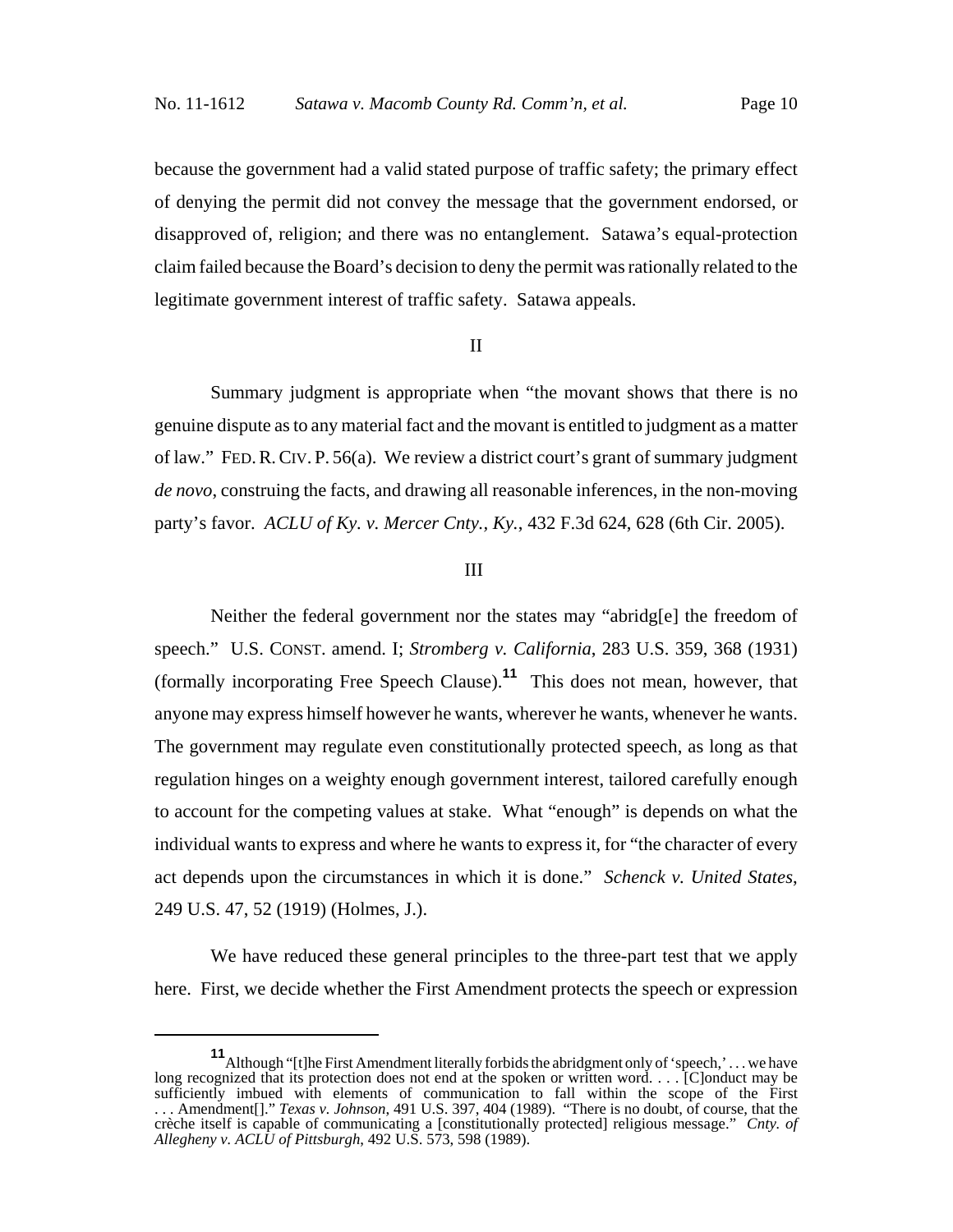at issue. Then, we fix the appropriate level of scrutiny by specifying what kind of forum the speaker wants to use. Finally, we determine whether the government's challenged action was constitutional, in light of the standards that apply to the relevant forum. *See Miller v. City of Cincinnati*, 622 F.3d 524, 533 (6th Cir. 2010).

# A

The Board concedes that the crèche is protected religious expression. Appellees' Br. at 27; *see also Allegheny*, 492 U.S. at 598. Our analysis, therefore, begins with the question of how to define the median. The Supreme Court has divided government property into three categories, for forum-analysis purposes. First, property like the "streets and parks which have immemorially been held in trust for the use of the public, and, time out of mind, have been used for purposes of assembly, communicating thoughts between citizens, and discussing public questions" is considered a traditional public forum. *Perry Educ. Ass'n v. Perry Local Educators' Ass'n*, 460 U.S. 37, 45 (1983) (internal quotation marks omitted). In such a forum, the government may prevent expression because of its content only if the government "show[s] that its regulation is necessary to serve a compelling state interest and that it is narrowly drawn to achieve that end." *Ibid.* The government may, however, "enforce regulations of the time, place, and manner of expression which are content-neutral, are narrowly tailored to serve a significant government interest, and leave open ample alternative channels of communication." *Ibid.*

Second, "public property which the state has opened for use by the public as a place for expressive activity," is called a designated public forum. *Ibid.* Although the government did not have to create the designated public forum in the first place, and "need not indefinitely retain the open character of the facility," once it opens its doors to some expression, it must treat the designated public forum like a traditional public forum until it closes its doors again. *Id.* at 45–46. Thus, during the time that a designated public forum is open to the public, "[r]easonable time, place and manner regulations are permissible, and a content-based prohibition must be narrowly drawn to effectuate a compelling state interest." *Id.* at 46.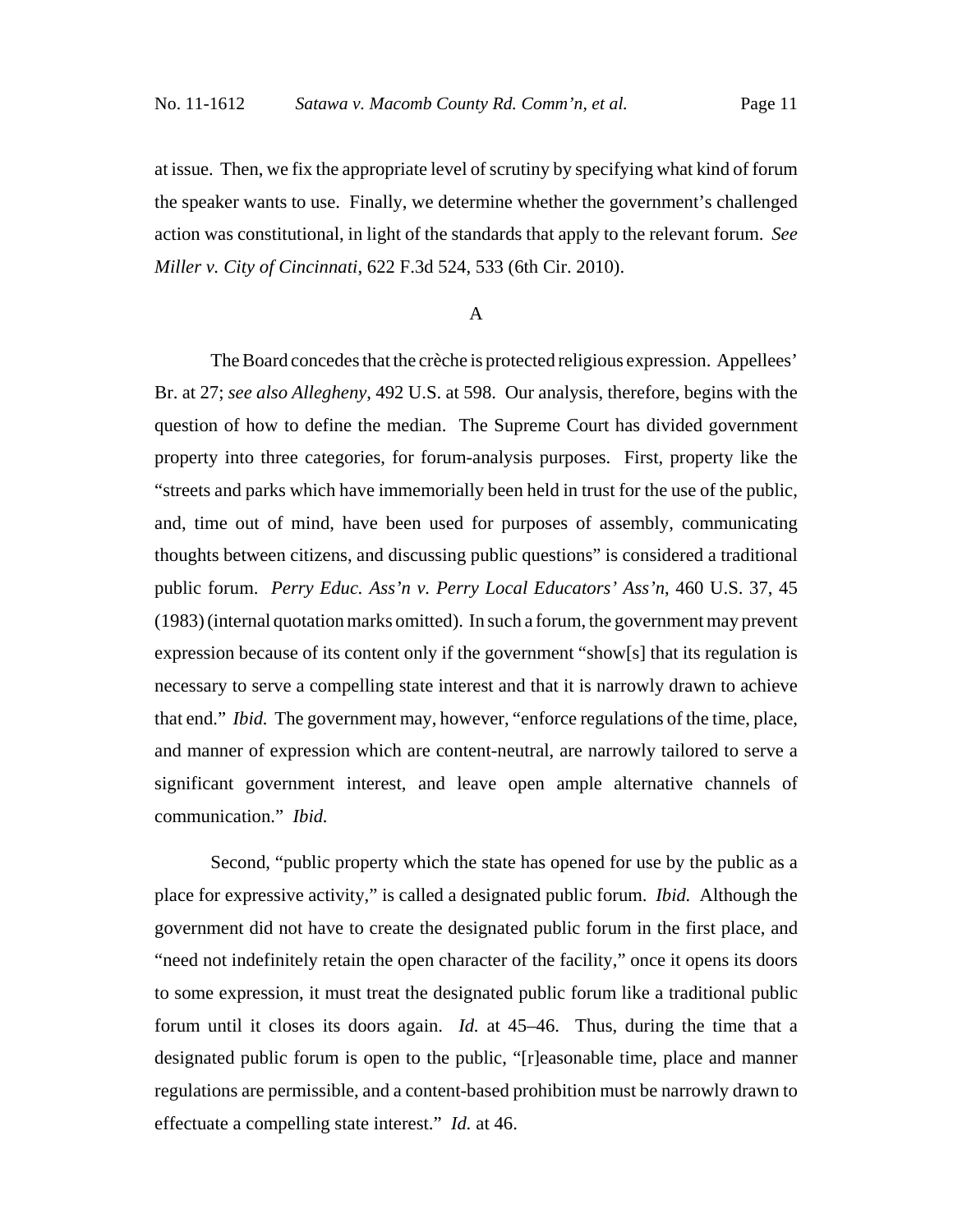Finally, if a piece of government property "is not by tradition or designation a forum for public communication . . . the state may reserve the forum for its intended purpose." *Ibid.* In such a nonpublic forum, "it is . . . black-letter law that . . . [the government] can exclude speakers on the basis of their subject matter, so long as the distinctions drawn are viewpoint neutral and reasonable in light of the purpose served by the forum." *Davenport v. Wash. Educ. Ass'n*, 551 U.S. 177, 189 (2007).

Determining what kind of forum a particular piece of property is may seem like an exercise in line-drawing, and in a sense it is: we must decide which of the three categories above best describes the Mound Road median so that we can apply the appropriate level of scrutiny to the Board's denial of Satawa's permit. Still, for purposes of the decision-making process, it is perhaps easier to think of a continuum. "At one end of the spectrum" is the prototypical traditional public forum, a public space "immemorially  $\dots$  held in trust for the use of the public, and, time out of mind,  $\dots$  used for purposes of assembly, communicating thoughts between citizens, and discussing public questions." *Perry*, 460 U.S. at 45. Public parks, for instance, fall into this category. At the other end is property that the government owns, has always owned, and does not ordinarily open to the public. In such a forum, "[a]ccess . . . can be restricted as long as the restrictions are reasonable and are not an effort to suppress expression merely because public officials oppose the speaker's view." *Cornelius v. NAACP Legal Def. & Educ. Fund*, 473 U.S. 788, 800 (1985). The inside of a government building, used as office space, would fall in this category. Many, if not most, fora fall somewhere between these extremes. We need not determine precisely where on the spectrum the Mound Road median lies, only which broad category describes it best.

Beyond the general principles of forum analysis discussed above, little persuasive, and no binding, authority guides our analysis.**<sup>12</sup>** Perhaps the case most

**<sup>12</sup>**Nor can we dispose of the forum-analysis issue with Satawa's suggestion that, because Michigan law defines the median as part of "the street," the Mound Road median is automatically a public forum. Our task is to examine the characteristics of the median, not blindly to follow Michigan's description of a given piece of property. *See Boardly v. U.S. Dep't of Interior*, 615 F.3d 508, 514–15 (D.C. Cir. 2010) (rejecting proposition that, because national parks are called parks, they all automatically qualify as traditional public fora).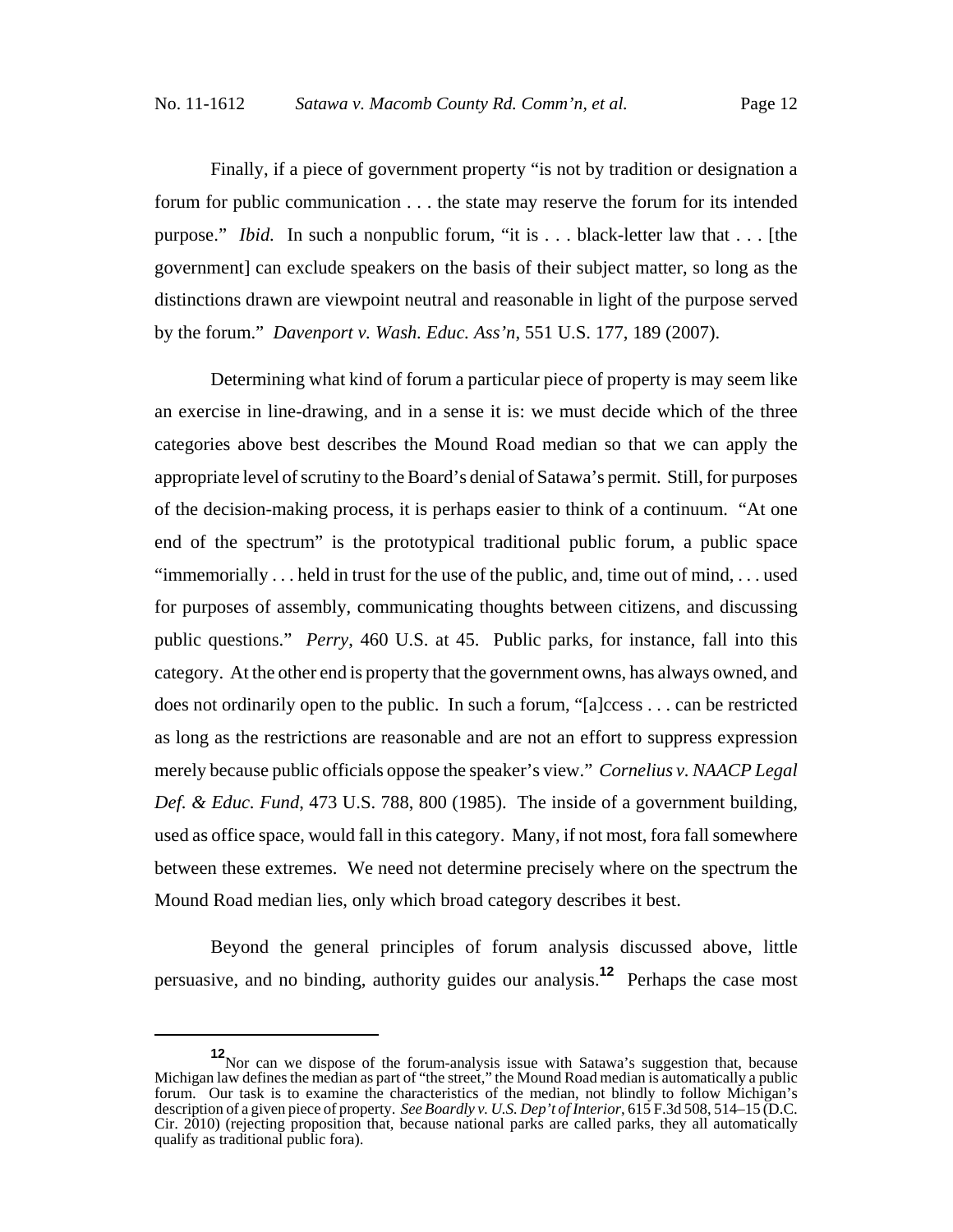similar to ours is *Snowden v. Town of Bay Harbor Islands, Fla.*, 358 F. Supp. 2d 1178 (S.D. Fla. 2004). There, a woman applied for permission to display a crèche near a menorah on a "grassy area approximately 760 feet long by 140 feet wide, dividing State Road 922." *Id.* at 1184. The grassy area had "no public parking spaces, no sidewalks, no benches, no bathrooms, and no recreational facilities," just grass. *Ibid.* The town refused to consider her application and she sued. The district court granted her motion for a preliminary injunction, but did not decide what kind of forum the grassy area was, holding instead that, whether the area was a non-public forum, or a designated public forum later closed to private religious speech (the two options that it thought tenable), the standard of review would be the same in the circumstances presented. *Id.* at 1194. The *Snowden* court ultimately found that Snowden was likely to succeed on her claim that the Town's denying her application was impermissible viewpoint discrimination and thus violated the First Amendment. *Id.* at 1195–96.

But even if *Snowden* had decided what kind of forum the grassy area was, its reasoning would be only marginally helpful, since there are critical factual differences between the grassy area and the Mound Road median. Unlike the Mound Road median, the grassy area in *Snowden* had "no sidewalks, no benches . . . and no recreational facilities." *Id.* at 1184. It made no "apparent invitation to the public<sup>[1]</sup>, [and did] not present the physical characteristics of a park beyond the presence of grass." *Id.* at 1193. Here, by contrast, the Mound Road median contained two park benches and farm equipment. It was landscaped and housed at least one plaque, which could only be read by someone standing on the median. The Mound Road median, in other words, has features that invite the public to spend time there. It is more like a public park and therefore more likely than the median in *Snowden* to qualify as a traditional public forum.

Also relatively unhelpful is *Warren v. Fairfax County*, 196 F.3d 186 (4th Cir. 1999) (en banc). There, Fairfax County denied Warren's request to build a "holiday display," *id.* at 189, on "a large grassy mall, approximately thirty yards wide and spanning about 200 yards. Sidewalks circumnavigate[d] the mall and amble[d]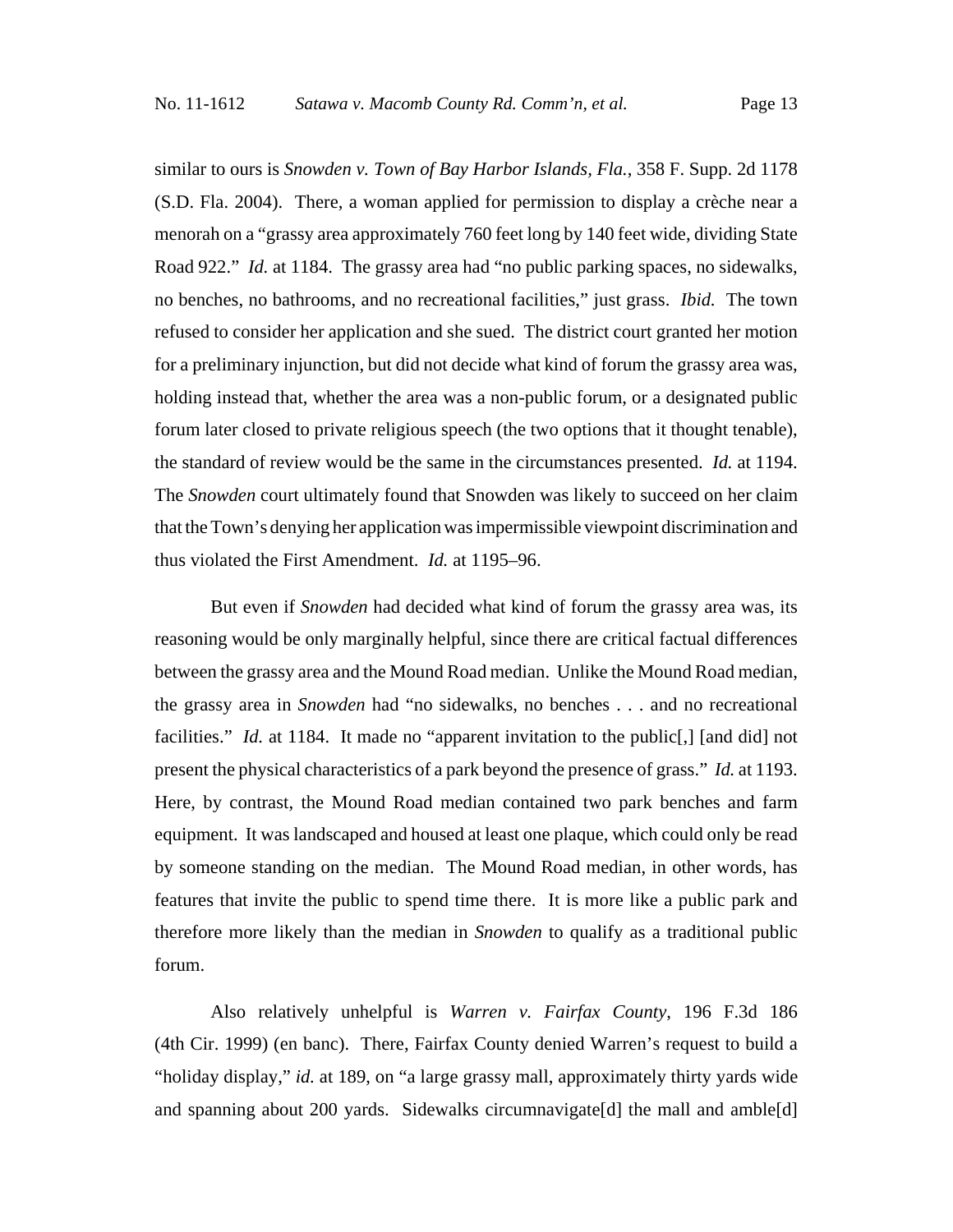along a central landscaped strip." *Id.* at 188. The mall abutted Fairfax County's government center. *Ibid.* The Fourth Circuit, sitting *en banc*, held that the mall was a traditional public forum, and that the County's denying Warren's permit was not a narrowly tailored means of achieving a compelling state interest. *Id.* at 194–96, 197–98. In *dicta*, the court argued that median strips, because they are part of the street, qualify automatically as traditional public fora. *Id.* at 196–97.

*Warren*, like *Snowden*, is critically different from this case. There, the mall was quite close to the seat of government, and apparently covered by sidewalks. The Mound Road median, unlike the mall in *Fairfax*, is not "a part of the grounds of a seat of legislative and executive power," *id.* at 196, and contains only one small strip of sidewalk. It is, in this sense, less likely to qualify as a traditional public forum than the Fairfax County mall.

Nor is *ACORN v. City of Phoenix*, 798 F.2d 1260 (9th Cir. 1986), *overruled by Comite de Jornaleros de Redondo Beach v. City of Redondo Beach*, 657 F.3d 936 (9th Cir. 2011) (en banc), particularly persuasive. In *ACORN*, the City of Phoenix passed an ordinance prohibiting a person from "stand[ing] on a street or highway and solicit[ing], or attempt[ing] to solicit, employment, business or contributions from the occupants of any vehicle." *ACORN*, 798 F.2d at 1262. Although the Ninth Circuit upheld the ordinance, it did not decide whether streets qualified as traditional public fora, even when being used by cars. Rather, it explained: "under the circumstances of this case, we need not decide whether public streets are perpetual public fora. . . . We conclude that the Phoenix ordinance can be justified even under the more rigorous standards applied to the regulation of expression in traditional public fora." *Id.* at 1267.

But, like *Snowden*, the *ACORN* court's reasoning would not have been particularly helpful to us, even if the court had decided what kind of forum was at issue. *ACORN* involved people who actually went into the streets to solicit contributions from drivers stopped in traffic. *Id.* at 1262. This is not remotely similar to our case, where the property at issue is not the street itself, but a landscaped median, with adequate space for pedestrians and sojourners, benches, and historical displays.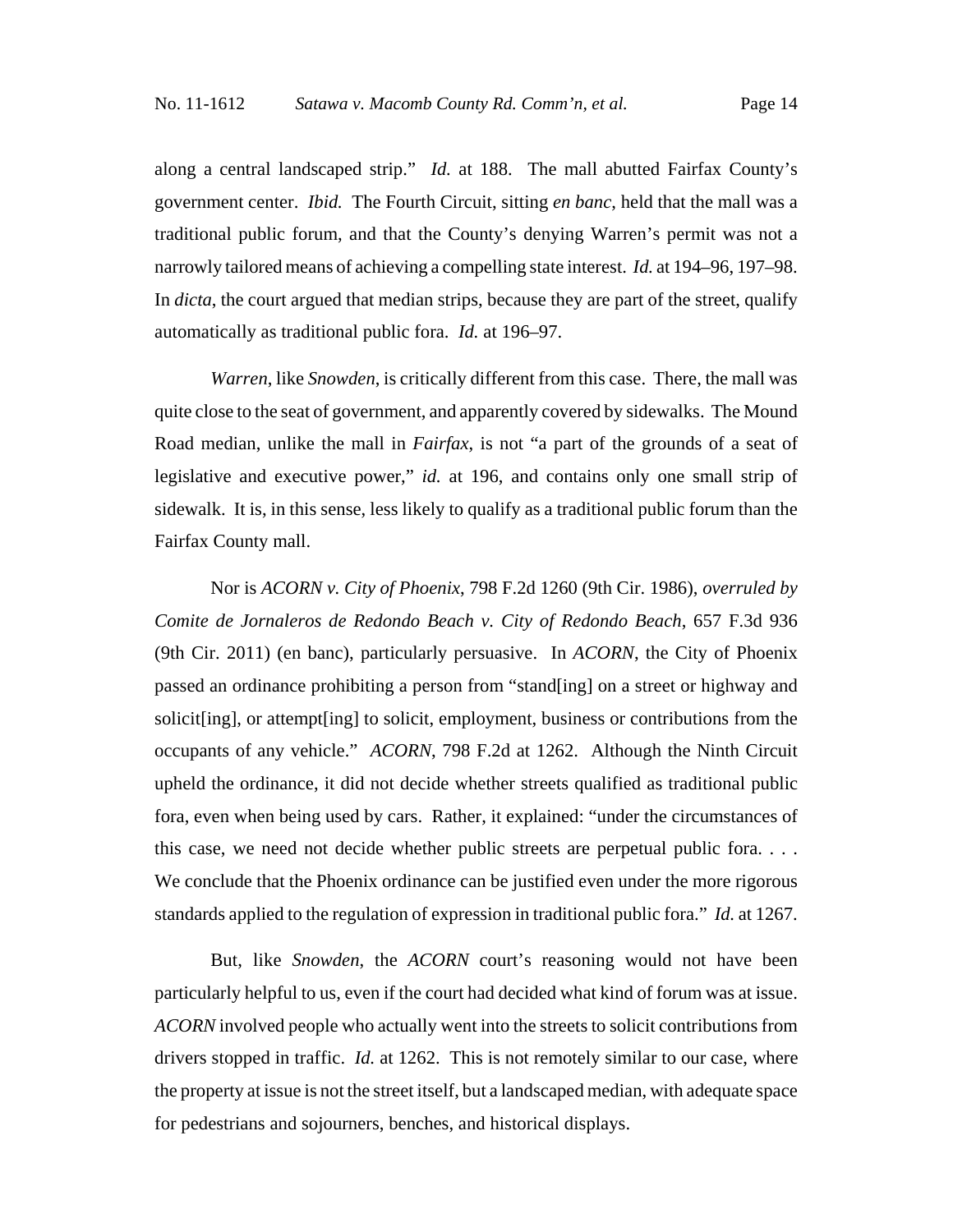To decide what kind of forum the Mound Road median is, then, we return to more general forum-analysis principles. *Perry*, which laid the foundation for today's forum analysis, cited *Hague v. Comm. for Indus. Org.*, 307 U.S. 496, 515 (1939), when explaining what kind of property qualifies as a traditional public forum. *Perry*, 460 U.S. at 45. In *Hague*, the Court reasoned:

Wherever the title of streets and parks may rest, they have immemorially been held in trust for the use of the public and, time out of mind, have been used for purposes of assembly, communicating thoughts between citizens, and discussing public questions. Such use of the streets and public places has, from ancient times, been a part of the privileges, immunities, rights, and liberties of citizens.

*Hague*, 307 U.S. at 515. To determine whether the median is such a place, we examine "the objective characteristics of the property, such as whether, by long tradition or by government fiat, the property has been devoted to assembly and debate." *Ark. Educ. Television Com'n v. Forbes*, 523 U.S. 666, 677 (1998) (internal quotation marks omitted).

The Mound Road median is difficult to define because it has objective characteristics typical of both public and non-public fora. Like a public park, one of the "quintessential public forums," *Perry*, 460 U.S. at 45, the median is landscaped and has benches for people to use. It also contains "memorial trees and brass memorial plaques affixed to rocks." Appellant's Br. at 12. These plaques are discernable only from the median—they are too small to be read by a passing motorist. Across Chicago Road, in a similar median, is the gazebo, erected by the City of Warren Historical Society, which contains more space for people to assemble.

On the other hand, the median is in the middle of a busy eight-lane road, with a fifty-mile-per-hour speed limit. There does not appear to be any special parking area for the median, nor are there dedicated public restrooms. *See Snowden*, 358 F. Supp. 2d at 1193 (noting lack of "appropriate accommodations facilitating such use, such as public restrooms and public parking"). However, there is pedestrian access from a sidewalk that crosses the median and connects the two sides of Mound Road.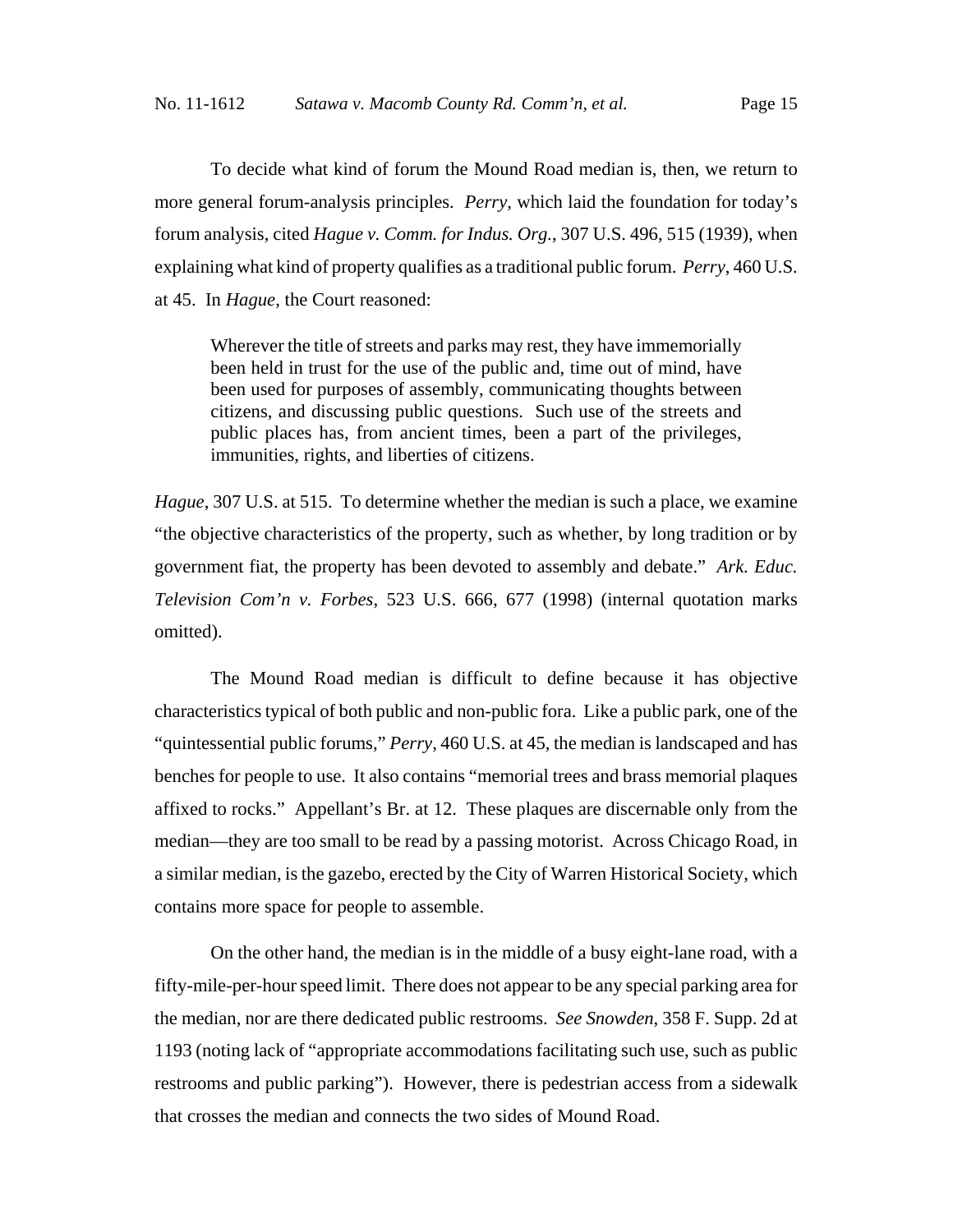On balance, we hold that the Mound Road median is a traditional public forum. Residents of Warren apparently use the median for a variety of expressive purposes, such as the display of farm equipment (meant to show the historical nature of the village) and memorial plaques. The median, moreover, invites visitors. It contains park benches and is accessible by sidewalk. True, the Mound Road median is not next to a seat of government, nor is there any evidence that it is a place where people discuss politics, in particular. But a public space does not implicate the First Amendment only when it is a forum for political discussion. Rather, "streets and parks . . . have immemorially been held in trust for the use of the public and, time out of mind, have been used for purposes of *assembly*, *communicating thoughts between citizens*, and *discussing public questions*."  *Hague*, 307 U.S. at 515 (emphasis added). Nor does the median's location necessarily preclude its being identified as a public forum. A public sidewalk allows access to the median, and public benches populate it.

The district court argued, and the Board argues, for a contrary conclusion. Their claims are not persuasive. The district court "distilled" three factors from the *Snowden* and *Fairfax* decisions:

(1) the median's physical characteristics and the context of the property's use, including its location and purpose; (2) the County's intent in constructing the median and its need for controlling expressive activities on the property, as evidenced by its policies or regulations; and (3) whether the property in question is part of a class of property which by history or tradition has been open and used for expressive activity.

Applying these three factors, the district court held that, "[v]iewed in its totality, the subject median cannot be a place intended for bringing citizens together to exchange ideas." The median, it reasoned, was not a place "used for public discourse and debate," nor was it "property that . . . Macomb County has dedicated to commemorating the people, ideals, and events that compose the city's or county's identity." Thus, the court held that the median was not a public forum.

This reasoning is problematic. First, the district court's interpretation was too narrow. Without question, property "intended for bringing citizens together to exchange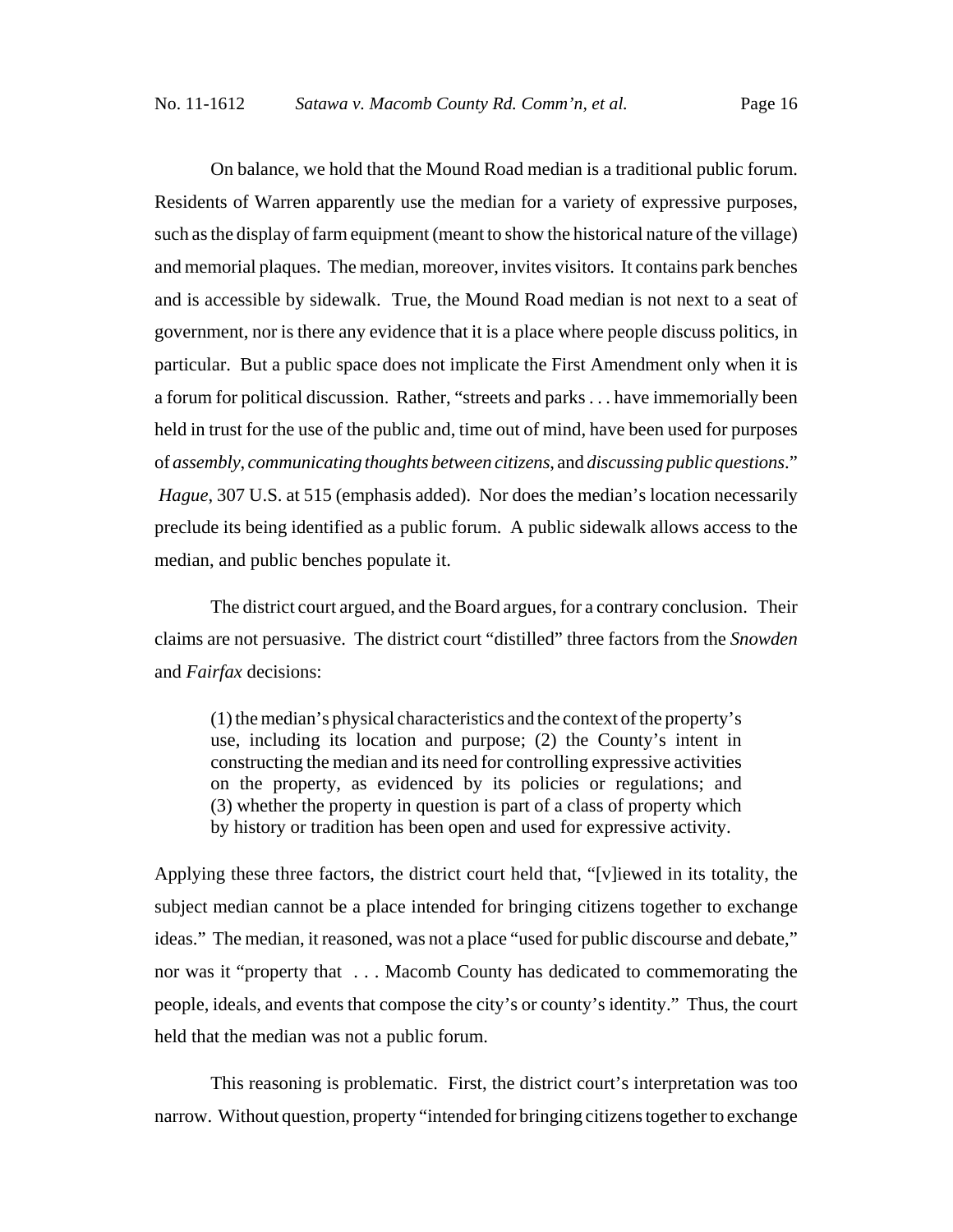ideas," "used for public discourse and debate," or "dedicated to commemorating the people, ideals, and events that compose the city's or county's identity" can qualify as a traditional public forum. But to hold that every traditional public forum must display one or more of these particular qualities, as the district court appears to have done, is to misread relevant Supreme Court precedent. A forum is public because it is a place long dedicated, whether by law or tradition, to "assembly, communicating thoughts between citizens, and discussing public questions." *Hague*, 307 U.S. at 515; *see also Pleasant Grove City, Utah v. Summum*, 555 U.S. 460, 469 (2009) ("This Court long ago recognized that members of the public retain strong free speech rights when they venture into public streets and parks . . . ."); *Capitol Square Review and Advisory Bd. v. Pinette*, 515 U.S. 753, 761 (1995) ("The right to use government property for one's private expression depends upon whether the property has by law or tradition been given the status of a public forum, or rather has been reserved for specific official uses."). The Mound Road median has been a place where people could gather since at least 1991, when the Village of Warren Historical Commission built the gazebo.**<sup>13</sup>** It is accessible by public sidewalk and features benches and memorial plaques. Perhaps the Mound Road median is not a place where people would ordinarily conduct political discourse. But there is no reason that they could not do so: the median is a public space, which is, and apparently long has been, available to all comers. This is enough. The district court's too-restrictive reading was incorrect.**<sup>14</sup>**

Neither is the Board's claim that the median is a nonpublic forum persuasive. The Board emphasizes that Mound Road carries "over 82,000 cars a day . . . in 8 lanes of traffic at speeds near or in excess of 50 mph." Appellees' Br. at 33. It claims that it "does not want people sitting in the . . . median," and that "[t]he Mound Road median is certainly not a place where the [Board] would encourage people to congregate or sit."

**<sup>13</sup>**Indeed, to read the Michigan Historic Marker near the gazebo, one would have to be on the median.

**<sup>14</sup>**Notably, the district court is not entirely right on the facts either. At the gazebo is a historical marker, discussing the Village's history. And sprinkled around the median are plaques, honoring prominent citizens. These facts point to at least some "commemorati[on] of the people, ideals, and events that compose the city's or county's identity."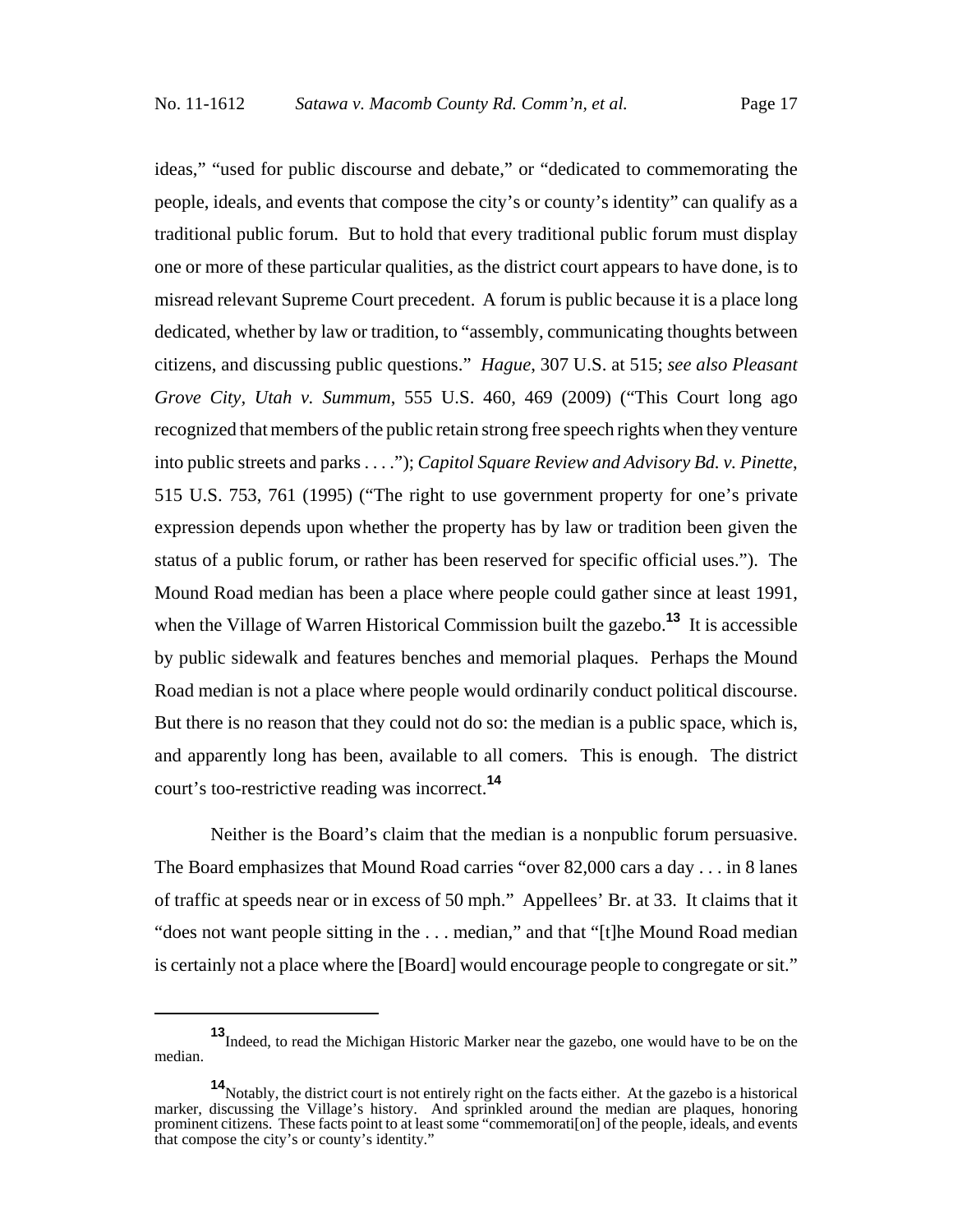*Ibid.* The Board also suggests that the gazebo does not counsel a contrary conclusion, since "the display of a permanent monument by a government in a public park is not the form of expression to which the forum analysis applies." *Id.* at 35.

These claims are unsuccessful. First, the record refutes the Board's contention that, because Mound Road is a high-volume roadway, the Board does not want people on the median. If this were so, it would be strange to provide access to the median via sidewalk, and to allow various groups to erect benches, a gazebo, and plaques that could only be read while standing on the median. The Board replies that it did not know about any of these things before this litigation, and that it has now requested (though not compelled) removal of, at least, the farm equipment.**<sup>15</sup>** Even accepting this as true, though, the character of the median is a matter of tradition. The board's choosing to attempt to close the median to all expression now does not change its traditional status for the purposes of this litigation.

Nor is the Board's claim that the gazebo has no bearing on our forum analysis correct. It is, of course, true that "[t]he Free Speech Clause restricts government regulation of private speech; it does not regulate government speech," *Summum*, 555 U.S. at 467, but the significance of the gazebo is not its message. Rather, the gazebo's presence demonstrates that the median is, like a public park, a place that welcomes visitors.

In sum, the Mound Road median is best categorized as a traditional public forum. To be sure, it is not prototypical. Nevertheless, it is a place where people have long been able to gather, sit, and communicate, even though it separates traffic on a busy street.

#### B

Because the median is a traditional public forum, the government may prohibit protected expression based on content only if it "show[s] that its regulation is necessary to serve a compelling state interest and that it is narrowly drawn to achieve that end."

**<sup>15</sup>**At oral argument, the Board's attorney indicated that the presence of other objects in the median was still "being hotly discussed and debated between the City and the Road Commission."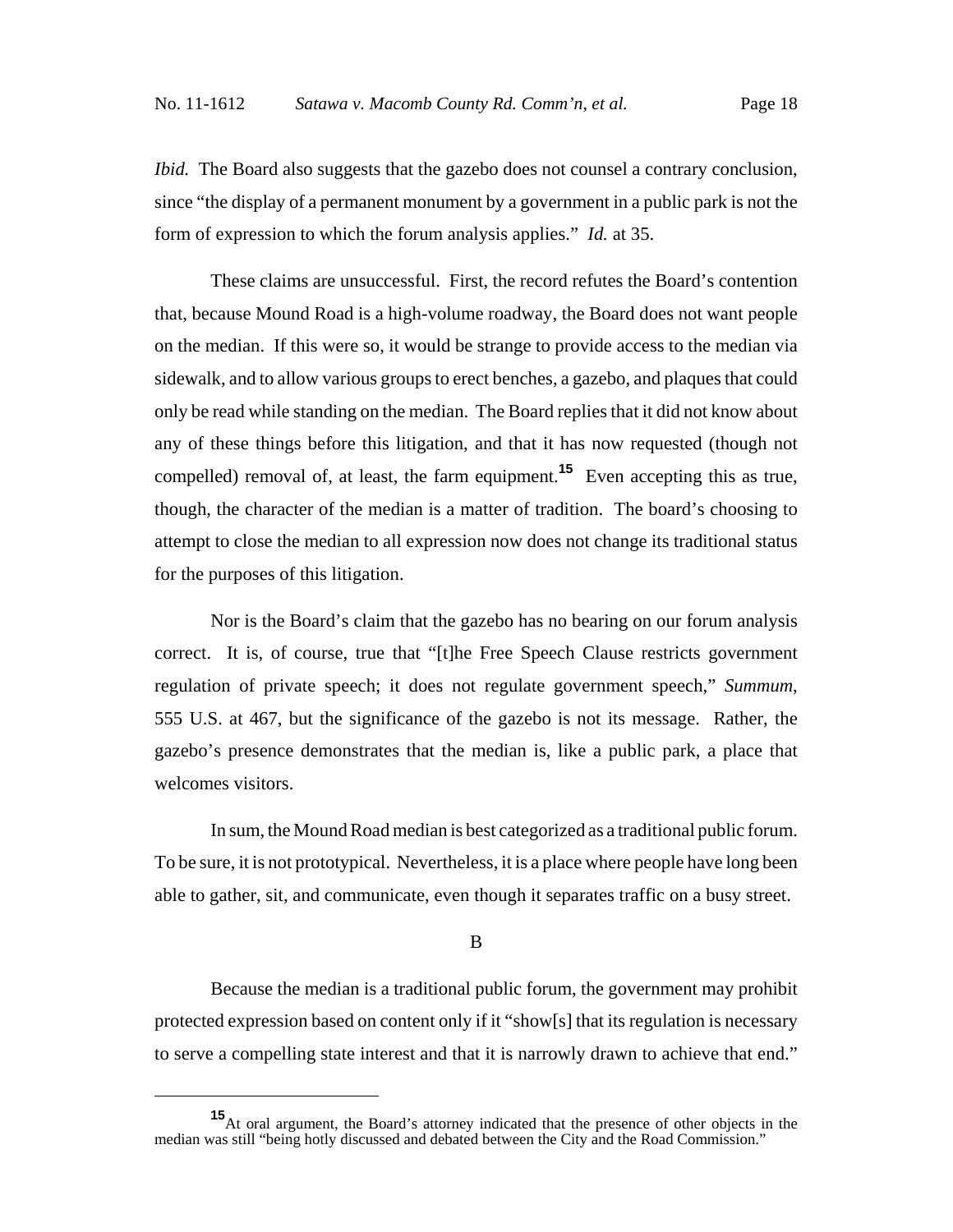*Perry*, 460 U.S. at 45. It may, however, "enforce regulations of the time, place, and manner of expression which are content-neutral, are narrowly tailored to serve a significant government interest, and leave open ample alternative channels of communication." *Ibid.*

"[U]nder strict scrutiny [the government] still must demonstrate that [its] stated justification is the *actual* purpose for the proposed amendment and not a 'rationalization[ ] for actions in fact differently grounded.'" *Awad v. Ziriax*, 670 F.3d 1111, 1130 n.15 (10th Cir. 2012) (final alteration in original.) (quoting *United States v. Virginia*, 518 U.S. 515, 535–36 (1996));**<sup>16</sup>** *see also Shaw v. Hunt*, 517 U.S. 899, 908 n.4 (1996) ("To be a compelling interest, the State must show that the alleged objective was the legislature's 'actual purpose . . . .'") (citing *Miss. Univ. for Women v. Hogan*, 458 U.S. 718, 730 (1982)). This is different from rational-basis review, *see, e.g.*, *Williamson v. Lee Optical of Okla.*, 348 U.S. 483 (1955) (proposing hypothetical justifications for Oklahoma law, and affirming based on those justifications), but it is crucial because of what is at stake. "We cannot and will not uphold [government action] that abridges an enumerated constitutional right on the basis of a factitious governmental interest found nowhere but in the defendants' litigating papers." *Colo. Christian Univ. v. Weaver*, 534 F.3d 1245, 1268 (10th Cir. 2008) (McConnell, J.).

The parties first dispute whether religion or traffic safety was the "real" reason that the Board denied Satawa's permit application. The district court held that, as the defendants' litigating papers, suggested, safety was at least part of the Board's motivation for denying the permit. ("In sum, the Court does not find that Plaintiff has demonstrated the existence of any material issue of fact with regard to Defendants' safety reasons for the denial of Mr. Satawa's permit application such that the safety reasons given by Mr. Hoepfner should be discredited."). The district court erred.

Before this lawsuit, there was no indication that safety concerns played *any* role in the Board's decision. Quite the contrary. Even though Satawa's permit application

**<sup>16</sup>***Virginia*, which *Awad* cited, involved intermediate scrutiny, the less exacting review applied to gender discrimination.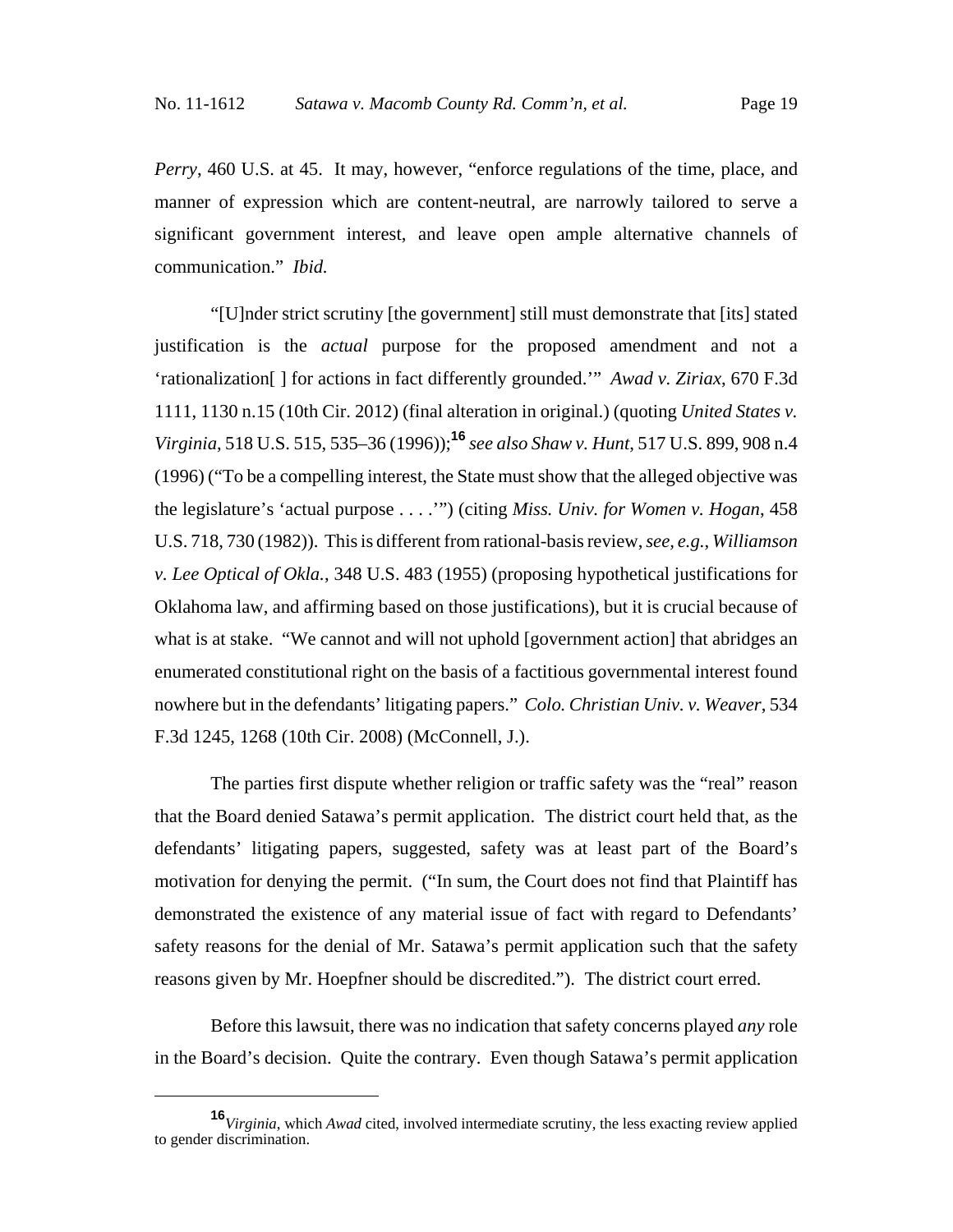specifically claimed that the crèche did not obstruct traffic or pose "any other safety concerns," Hoepfner's letter denying the permit only addressed religion. ("The Road Commission of Macomb County cannot permit you to display this nativity scene in the Road Commission's right of way. This undoubtedly would be interpreted as our endorsement of religion, in violation of the *Establishment Clause of the U.S. Constitution*."). Not once did he use the word "safety;" not once did he use the word "traffic." Likewise, Hoepfner's presentation to the Board made no mention of safety concerns. Rather, he explained: "I've contacted Ben Aloia and asked him to research [whether the Board should grant Satawa's application]. Ben has informed me that we should not allow this nativity scene to be installed, and he has given me some language that I should [sic] respond to this permit. I intend to do that." Ben Aloia is a lawyer,**<sup>17</sup>** not a traffic engineer. Never did Hoepfner take any measurements, do any calculations, or consult with any other engineers before denying the permit. If Hoepfner's concern really were traffic safety, it is implausible that there would be no mention of traffic safety in either his letter to Satawa or his presentation to the Board. Hoepfner's dealing only with religious concerns in documented letters and discussions before litigation began strongly suggests that the Establishment Clause, not safety, was the reason for his decision. This is especially so at the summary-judgment stage, where we must construe the record in Satawa's favor.

Contrary evidence in the record is, at best, thin. As discussed above, Hoepfner claimed in his deposition that he had separate discussions with each of the Road Commissioners about Satawa's application, outside of the Board's regularly scheduled meetings. ("Q: Did you ever have any discussions with any Board member outside of the Board meetings regarding the nativity scene permit? A: All of the Board Members."). He insisted that these discussions lasted "many, many hours," and focused on his belief that the crèche posed a traffic hazard. Board Chairwoman Fran Gillett testified that she understood that Hoepfner was concerned about safety. But she also indicated that she "first became aware of [the crèche] . . . when [the Board] had a

**<sup>17</sup>**Indeed, Attorney Aloia continues to represent the Board before us.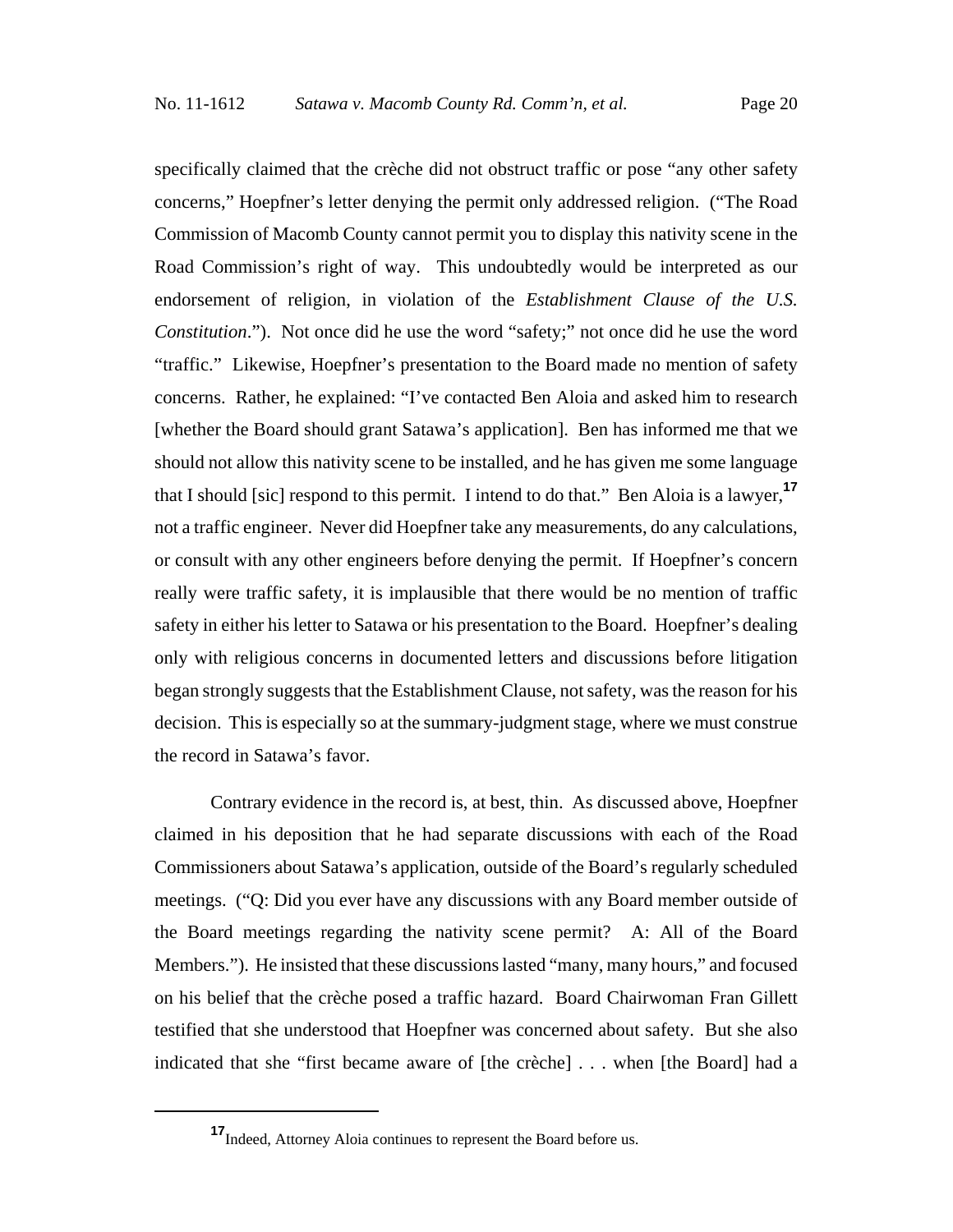complaint the Christmas before last [December 2008], and then at that point [she] *didn't hear anything more until 2009* at [the March 6 Board] meeting." (emphasis added). One business day after the board meeting, Hoepfner sent a letter denying the permit to Satawa's lawyer.

This sequence of events casts doubt on the Board's argument that Hoepfner related his safety concerns to Gillett through casual, passing discussions that took "many, many hours." This would be so even if we were not required to construe the facts and draw all reasonable inferences in Satawa's favor. *Mercer Cnty.*, 432 F.3d at 628. Under the summary-judgment standard, the district court should have rejected Hoepfner's claim that he discussed safety concerns with Board members before the meeting, and drawn the reasonable inference that the Board's self-serving (but still questionable) litigation documents were designed to conceal its real reason for denying the permit: the crèche's religious content.**<sup>18</sup>**

Because, at this stage, we must assume that the Board rejected the permit application based on its religious content, strict scrutiny applies.**<sup>19</sup>** *Pinette*, 515 U.S. at 760 ("Our precedent establishes that private religious speech, far from being a First Amendment orphan, is as fully protected under the Free Speech Clause as secular private expression."). Thus, the government must show that its denying the permit application was "necessary to serve a compelling state interest and that it [was] narrowly drawn to achieve that end." *Perry*, 460 U.S. at 45.

**<sup>18</sup>**It is also worth noting that, here, the Board presses a safety concern that Hoepfner admits he did not have. In his deposition, Hoepfner expressly stated that he "didn't deny [the permit] for sight problems." The safety issue relating to sight (obscured vision) that the Board now claims is compelling appeared, at the earliest, during briefing on Satawa's temporary-injunction motion. *Supra* note 9. We may consider this shift in determining whether the Board's denying the permit was constitutional. *McCreary Cnty., Ky. v. ACLU of Ky.*, 545 U.S. 844, 866 (2005) (holding that, when determining purpose in the Establishment Clause context, past behavior was relevant, since "the world is not made brand new every morning").

**<sup>19</sup>**Amicus National Legal Foundation suggests that we adopt a framework similar to the *McDonnell Douglas* burden-shifting analysis to determine whether a government's asserted motivation is its actual motivation. Amicus Br. of Nat'l Legal Found. at 2–7. We need not take this step because, at this stage, resolution of the actual-motive question is straightforward.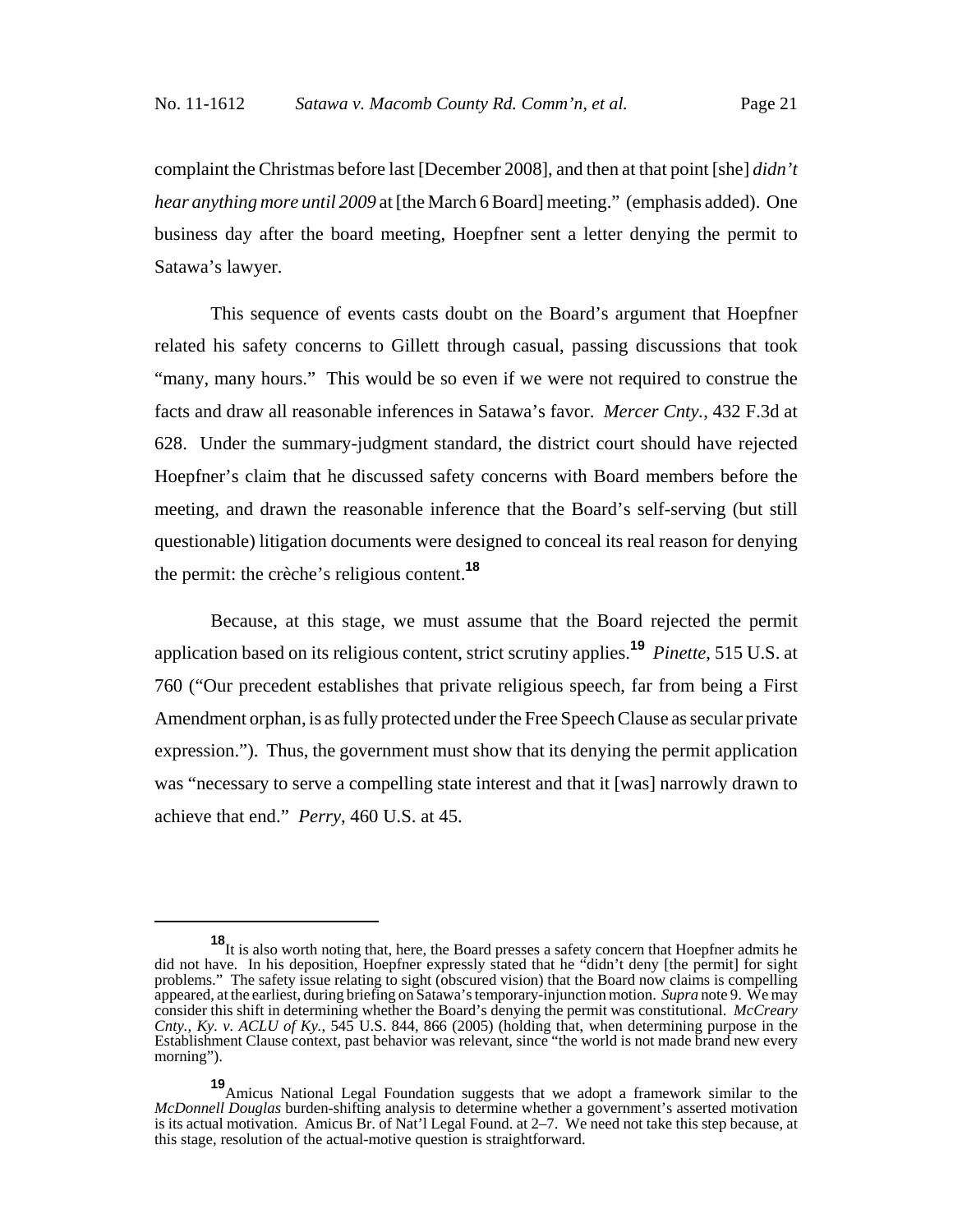"There is no doubt that compliance with the Establishment Clause is a state interest sufficiently compelling to justify content-based restrictions on speech. Whether that interest is implicated here, however, is a different question." *Pinette*, 515 U.S. at 761–62 (citing *Lamb's Chapel v. Ctr. Moriches Union Free Sch. Dist.*, 508 U.S. 384, 394–95 (1993)). For the Establishment Clause to serve as a compelling state interest, the speech suppressed must actually violate the Constitution. If the government's "posited fears of an Establishment Clause violation are unfounded," an Establishment Clause defense will not do. *Lamb's Chapel*, 508 U.S. at 395.

The question we face, then, is whether Satawa's private expression of religious beliefs on the Mound Road median would violate the Establishment Clause. "And we do not write on a blank slate in answering it." *Pinette*, 515 U.S. at 762. Time and again, the Supreme Court and this court have considered cases where a private individual seeks to express religious views in a public forum. *See, e.g.*, *Pinette*, 515 U.S. at 761–63 (holding that allowing KKK to erect unattended cross on Columbus's Capitol Square would not violate Establishment Clause); *Lamb's Chapel*, 508 U.S. at 395 (holding that use of school facilities during off-hours for religious film would not violate establishment clause); *Widmar v. Vincent*, 454 U.S. 263, 271–76 (1981) (holding that University's allowing religious student groups to use school facilities would not violate Establishment Clause); *Chabad of S. Ohio & Congregation Lubavitch v. City of Cinncinati*, 363 F.3d 427 (6th Cir. 2004) (affirming grant of preliminary injunction against City of Cincinnati's enforcing ordinance prohibiting display of menorah in traditional public forum during Chanukah); *Ams. United for Separation of Church & State v. City of Grand Rapids*, 980 F.2d 1538 (6th Cir. 1992) (en banc) (holding that privately funded menorah, displayed during Chanukah in traditional public forum did not violate Establishment Clause); *Congregation Lubavitch v. City of Cincinnati*, 923 F.2d 458 (6th Cir. 1991) (holding that city could not show likelihood on success of merits in challenge of injunction requiring it to keep menorah displayed in public square lit). Where, as here, "[t]he State did not sponsor [the religious] expression, the expression was made on government property that had been opened to the public for speech, and permission was requested through the same application process and on the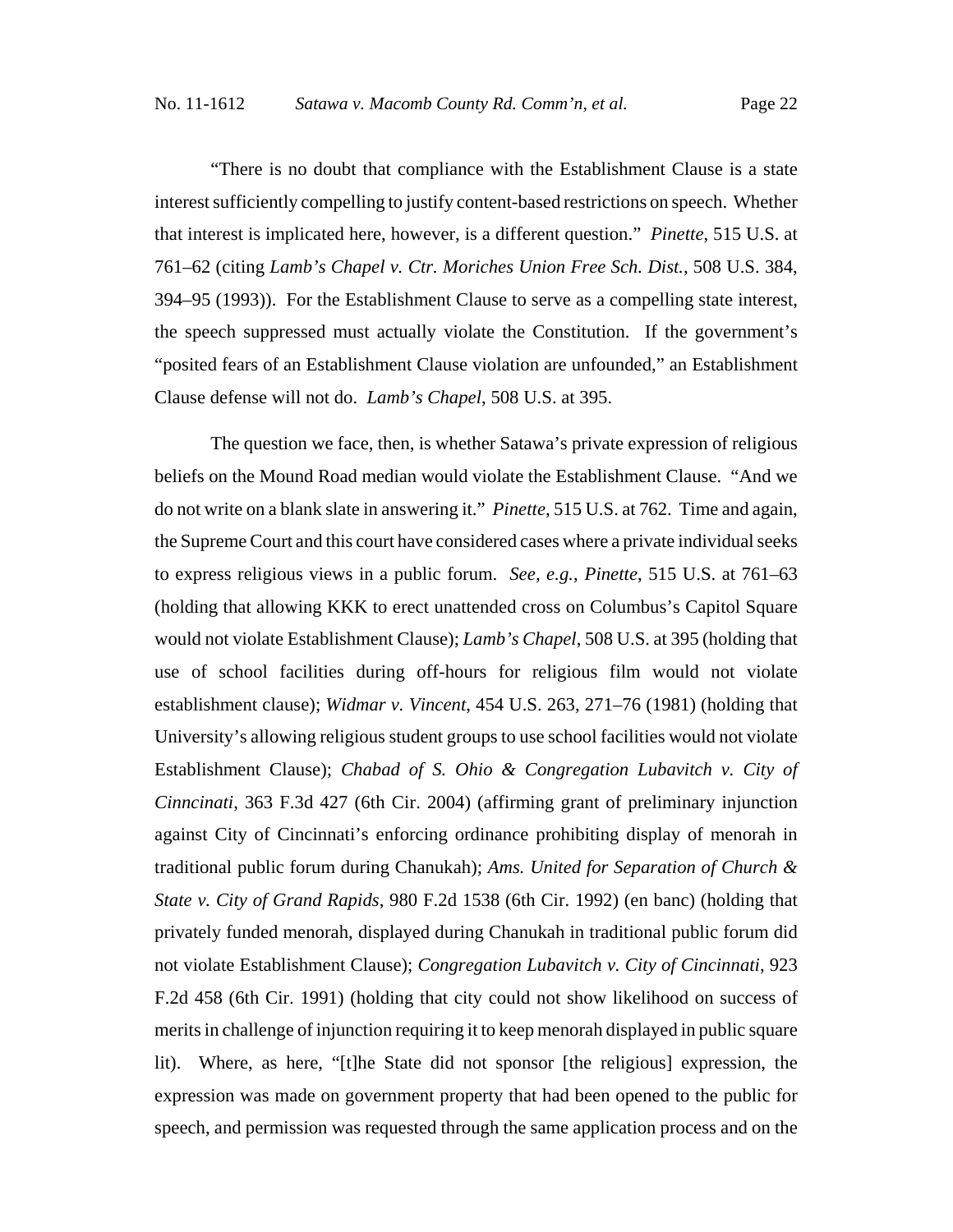same terms required of other private groups," the government would not violate the Establishment Clause by granting the permit. *Pinette*, 515 U.S. at 763. The Board's interest in preventing an Establishment Clause violation, therefore, was not compelling. Its decision to deny the permit does not pass muster under strict scrutiny.

 $\overline{C}$ 

We would reach the same result even if we accepted the Board's proffered traffic-safety justification. To deny the permit based on traffic safety, the Board would have to show that it did no more than enforce compliance with a reasonable, contentneutral time, place, and manner restriction, "narrowly tailored to serve a significant government interest, [which left] open ample alternative channels of communication." *Perry*, 460 U.S. at 45; *Bays v. City of Fairborn*, 668 F.3d 814, 822 (6th Cir. 2012) ("To be a constitutional time, place, and manner restriction [on protected expression in a traditional public forum], the . . . policy must be narrowly tailored to serve a significant government interest."). Of course, traffic safety in general is a significant government interest. The particular concern that the board posits in this case, however, is not. The parties' experts agreed that the crèche could cause an accident in only one scenario: a driver traveling northbound on Mound Road runs a red light, and another driver traveling six to ten miles-per-hour below the posted speed limit, eastbound on Chicago Road, looks for traffic before coming to the crèche, then passes the crèche and continues through the intersection without again checking for traffic. Not only is this scenario extremely improbable—indeed, it rests on one driver flagrantly disobeying traffic laws, while another is grossly inattentive—but the crèche's absence would do little to prevent it. For the crèche to cause the posited collision to take place, the Chicago Road driver would have not to look at Mound Road traffic after he passed the area that houses the crèche, and not have his view obstructed by the pine trees (though the County claims that the trees permit a view of Mound Road). Otherwise, the driver would have ample time to stop, regardless of the crèche's presence. A hypothetical traffic-safety concern resting on aberrant behavior, which has never happened—nor has there been any record of it being threatened—in sixty years does not qualify as a significant government interest.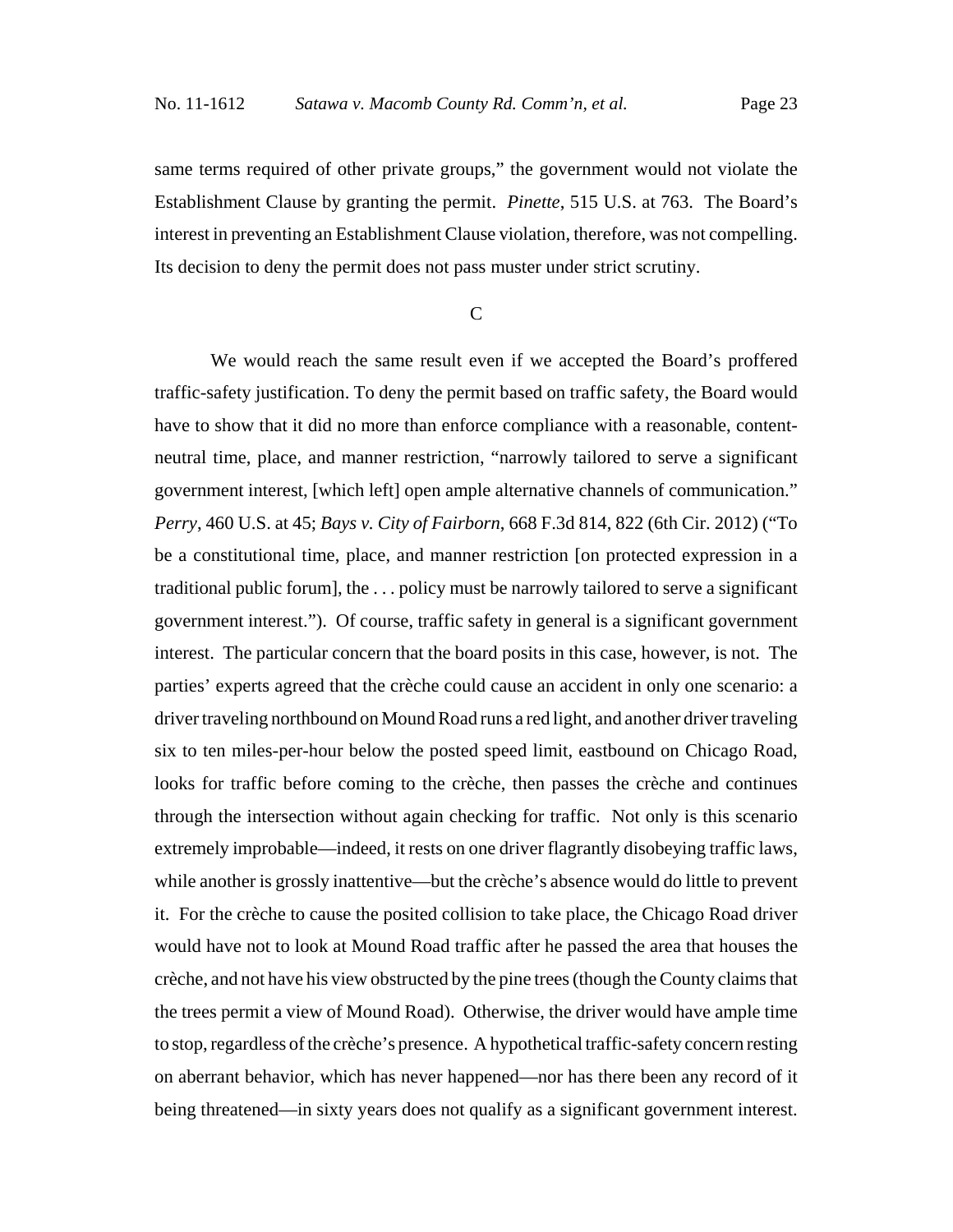Nor, as the Amicus urges, was the decision to deny the permit outright a means narrowly enough tailored to achieve the Board's stated traffic-safety goal. "Although a regulation may satisfy the [narrow-]tailoring requirement even though it is not the least restrictive or least intrusive means of serving the state's goal, it must not be substantially broader than necessary." *Bays*, 668 F.3d 823 (internal quotation marks omitted). Here, the Board denied Satawa's permit outright. It made no effort to take a less restrictive course, nor did it explain why it could not have worked with Satawa to allay its safety concerns. It did not tailor its denial at all, much less narrowly, to its stated interest.

Denial of the permit, therefore, would not pass muster even if we accepted the general validity of the Board's proffered traffic-safety justification.

## IV

The First Amendment's Establishment Clause prohibits the government from taking action "respecting an establishment of religion." U.S.CONST. amend. I. This, the Supreme Court has explained, means that the government may neither officially promote religion, nor harbor "an official purpose to disapprove of a particular religion or of religion in general." *Church of the Lukumi Babalu Aye, Inc. v. City of Hialeah*, 508 U.S. 520, 532 (1993). "The touchstone for our analysis is the principle that the First Amendment mandates governmental neutrality between religion and religion, and between religion and nonreligion." *McCreary Cnty.*, 545 U.S. at 860 (internal quotation marks omitted).

Although it has lost some of its luster, the test from *Lemon*, 403 U.S. 602, as refined by later Supreme Court opinions, guides our Establishment Clause analysis. *ACLU of Ohio Found., Inc. v. DeWeese*, 633 F.3d 424, 430–41 (6th Cir. 2011). Under today's *Lemon* test, we ask: (1) whether the government's predominant purpose was secular;<sup>20</sup> (2) "whether the government action has the purpose or effect of endorsing religion," *ibid.*, and (3) whether the action fosters "an excessive entanglement with

**<sup>20</sup>**Originally, the first question in the *Lemon* test was whether the challenged action had "a secular . . . purpose." *Lemon*, 403 U.S. at 612. *McCreary County* reformulated this test, requiring that the government show that its predominant purpose was secular. *Mercer Cnty.*, 432 F.3d at 635.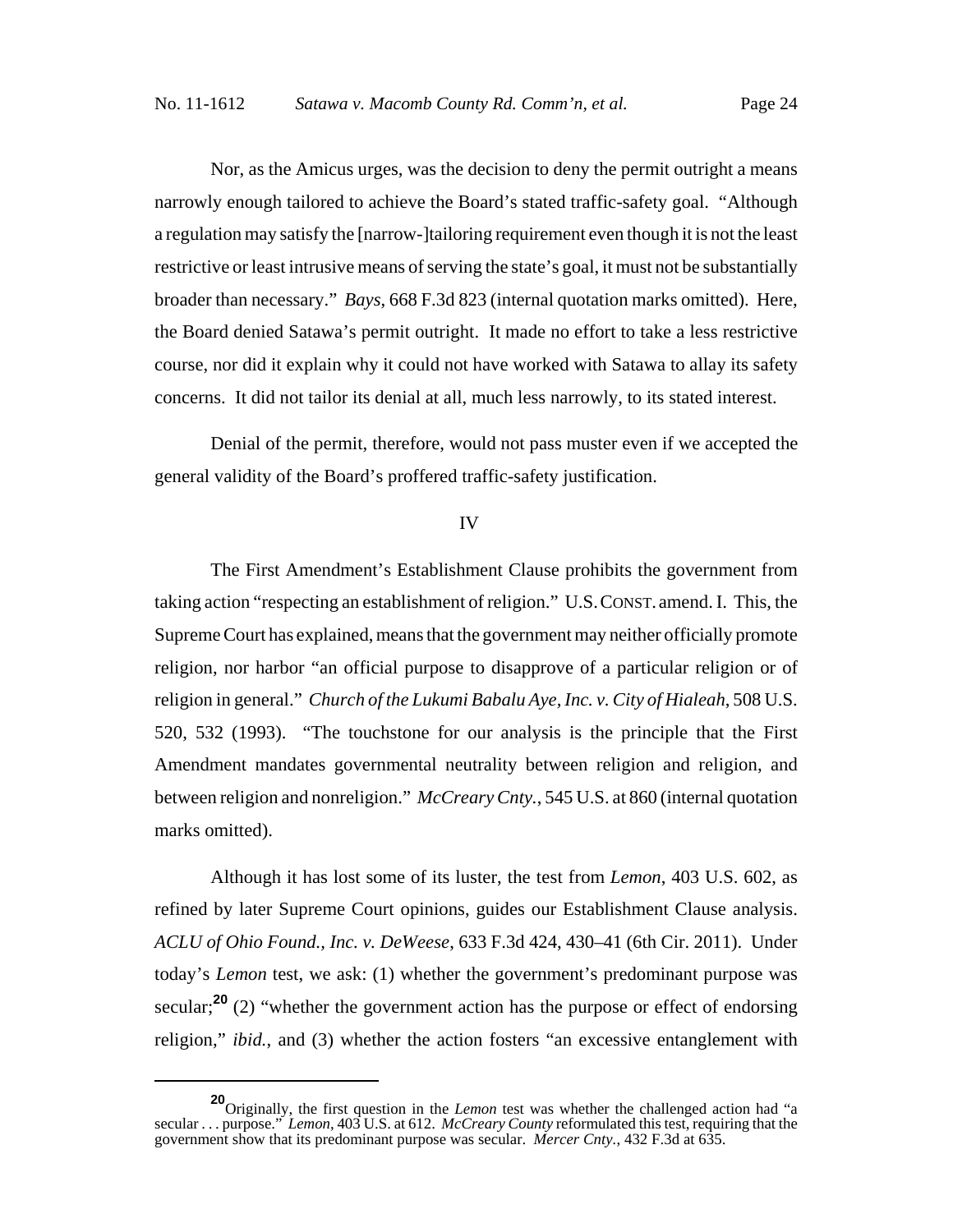religion." *Lemon*, 403 U.S. at 613. If we cannot answer "yes" to the first question and "no" to the second two, the challenged action violates the Establishment Clause. *DeWeese*, 633 F.3d at 431 ("Failure under any of *Lemon*'s three prongs deems governmental action violative of the Establishment Clause." (internal quotation marks omitted)).

In the predominant-purpose inquiry, we generally accept the government's stated rationale for its action. *Ibid.* "But it is nonetheless the duty of the courts to distinguish a sham secular purpose from a sincere one." *Santa Fe Ind. Sch. Dist. v. Doe*, 530 U.S. 290, 308 (2000) (internal quotation marks and alterations omitted). Our task is to examine the record with "eyes that . . . belong to an objective observer, one who takes account of the traditional external signs that show up in the text, . . . history, and implementation of the statute, or comparable official act," *McCreary Cnty.*, 545 U.S. at 862 (internal citations and quotation marks omitted), and to ensure that "the secular purpose required [was] genuine, not a sham, and not merely secondary to a religious objective." *Id.* at 864 (citing *Santa Fe*, 530 U.S. at 308). Of course, "reasonable observers have reasonable memories, and our precedents sensibly forbid an observer to turn a blind eye to the context in which [the] policy arose." *Id.* at 866 (alteration in original, internal quotation marks omitted).

Here, as discussed above, an objective examination of the record—especially at the summary-judgment stage—strongly suggests that the Board denied Satawa's permit because it believed that the crèche, if placed on the median, would violate the Establishment Clause. Its later-asserted position that it denied the permit because of safety concerns does not withstand even cursory scrutiny. First, Gillet's testimony casts doubt on Hoepfner's claim that he had extensive discussions with Board members about the safety concerns that the crèche posed. *See supra* note 9. Second, the Board's asserted safety justification, like the County's explanation for its display in *McCreary County*, changed over time. *See McCreary Cnty.*, 545 U.S. at 851–58. In his deposition, Hoepfner specified: "I didn't deny [Satawa's permit] for sight problems. It was an encroachment within the right-of-way . . . that's the reason I denied it." The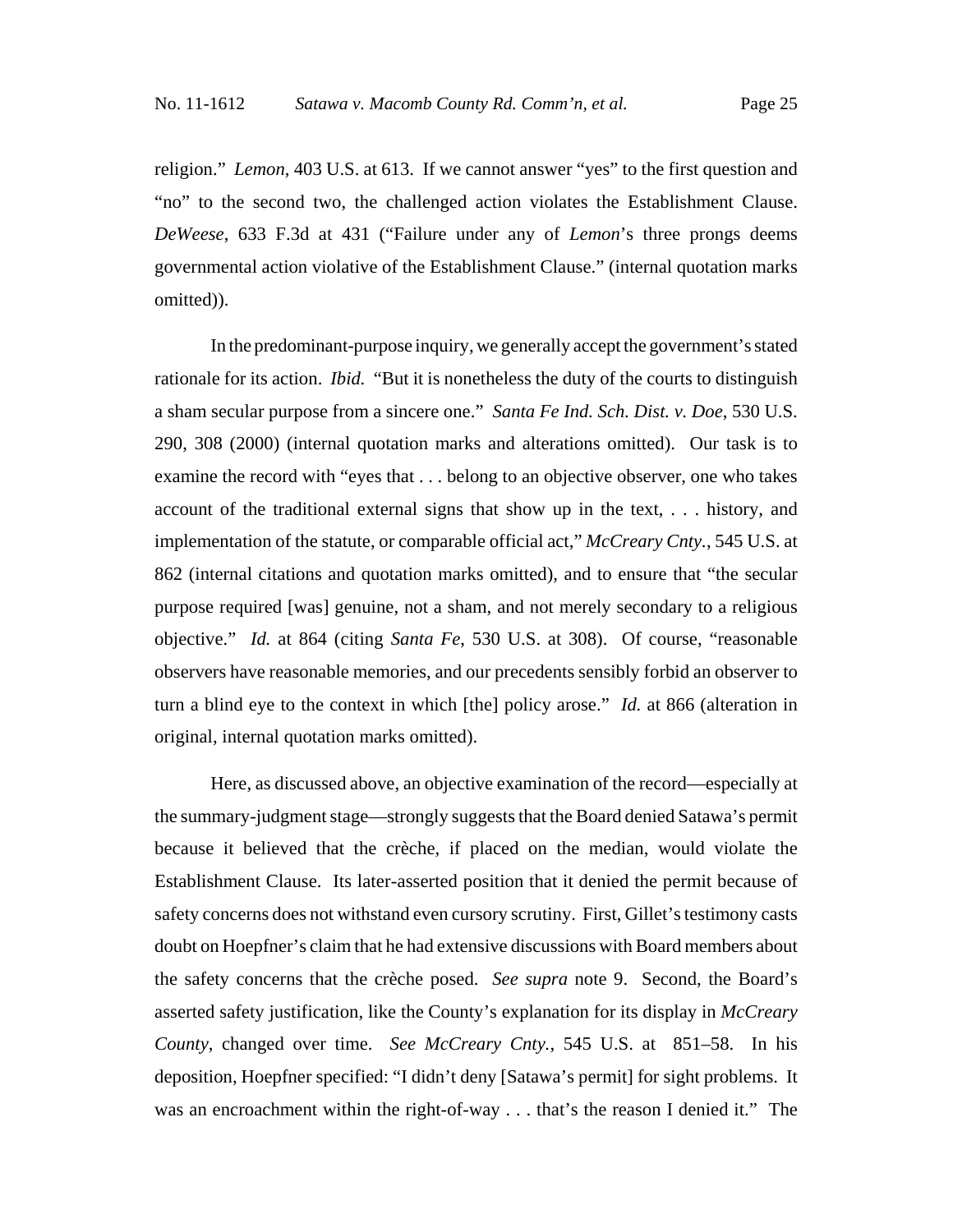Board, however, now relies on the admittedly later-conceived explanation that the crèche could interfere with a driver's line of sight. This shift too casts doubt on the Board's safety explanation. Third, no contemporaneous document gives any reason other than the crèche's religious content for denying Satawa's permit application. Avoiding an Establishment Clause violation, an objective observer would find, was the reason that the Board denied the permit.

Satawa reasons that this premise leads inexorably to the conclusion that the Board's predominant purpose was not secular, but religious. To deny the permit because of the crèche's religious message, he claims, was to express an official policy disfavoring religion. This argument has some intuitive appeal. But it rests on a sleight of hand. The purpose of adhering to the Constitution has nothing to do with religion. The Board's bad guess—or bad legal advice—about the constitutional implications of Satawa's permit, without more, does not show a purpose to favor or disfavor religion.**<sup>21</sup>** *See Stratechuk v. Bd. of Educ., S. Orange-Maplewood Sch. Dist.*, 587 F.3d 597, 604–06 (3d Cir. 2009). Nor is there any evidence of animosity toward religion in the record.**<sup>22</sup>** To the contrary, Gillet instructed Hoepfner, who had sought legal advice from outside counsel, to "obey the law." Appellant's Br. at 14. The Board's predominant purpose was the secular purpose of acting constitutionally.**<sup>23</sup>**

**<sup>21</sup>**A contrary conclusion would put any government faced with a permit application in an impossible position. If it approved the permit, it would be liable for favoring religion; if it denied the permit, it would be liable for disfavoring religion.

**<sup>22</sup>**Were there such evidence, the result might be different. If the county had a bad motive, or wanted to curry political favor with a particular group, the predominant purpose might not be considered secular.

**<sup>23</sup>**This reasoning is completely consistent with our earlier strict-scrutiny discussion. Taken objectively, and construed under the summary-judgment standard, the record shows that the Board denied Satawa's permit to avoid what it believed was an Establishment Clause violation. For this to qualify as a compelling state interest, strong enough to justify abridging Satawa's fundamental right to express himself in a traditional public forum, Satawa's display would actually have to violate the Establishment Clause. *Lamb's Chapel*, 508 U.S. at 395. In the first step of the *Lemon* test, something different is at stake. The question is not whether the government put forward a compelling interest that justifies its banning expression, but whether the purpose for a given act was predominantly religious. That the goal of avoiding an Establishment Clause violation is a compelling governmental objective only when there would actually be a constitutional violation has no bearing on whether the effort, right or wrong, to avoid an Establishment Clause violation is a predominantly religious or secular purpose.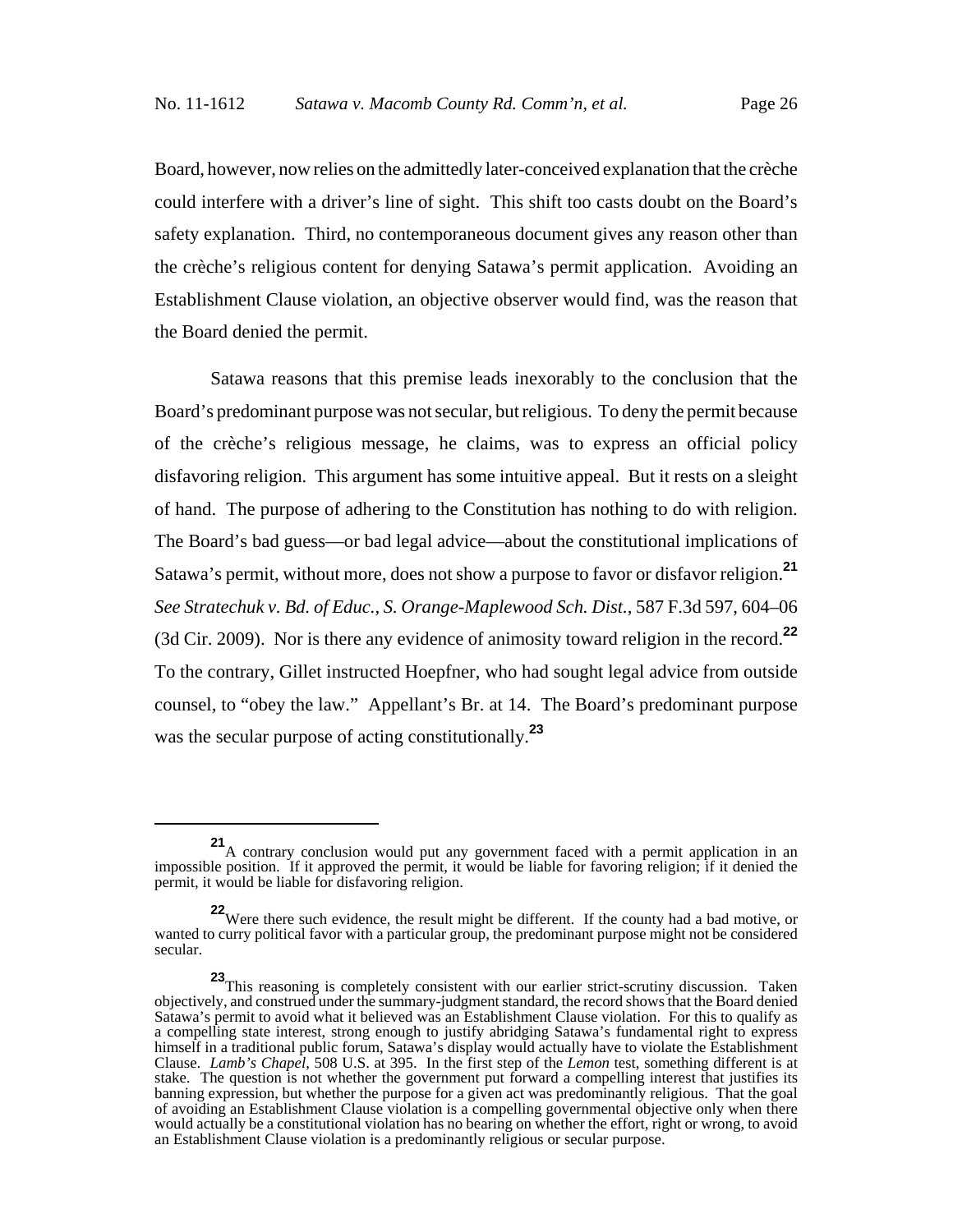Nor, by the same token, would a reasonable observer find that the Board's action had the purpose or effect of endorsing or disapproving of religion, or that denying the permit created any kind of entanglement. Rather, on this record, a reasonable observer would take Hoepfner at his written, and spoken (at the board meeting), word: he was trying to obey the law. Fear of violating the Constitution, not Satawa's religion, motivated his decision. Nothing about that fear suggests any view about, or involvement with, religion at all, short of a desire simply to act lawfully. The district court was correct to grant summary judgment for the Board on Satawa's Establishment Clause claim.

V

The Equal Protection Clause of the Fourteenth Amendment "protects against invidious discrimination among similarly situated individuals or implicating fundamental rights." *Miller*, 622 F.3d at 538 (quoting *Scarbrough v. Morgan Cnty. Bd. of Ed.*, 470 F.3d 250, 260 (6th Cir. 2006)). "[U]nder the Equal Protection Clause . . . government may not grant the use of a forum to people whose views it finds acceptable, but deny use to those wishing to express less favored or more controversial views." *Police Dep't of Chicago v. Mosley*, 408 U.S. 92, 96 (1972).

"The threshold element of an equal protection claim is disparate treatment; once disparate treatment is shown, the equal protection analysis to be applied is determined by the classification used by the government decision-makers." *Miller*, 622 F.3d at 538 (quoting *Scarbrough*, 470 F.3d at 260). The Board claims that it granted a permit for only one item on median: the gazebo across the street from the crèche. Appellees' Br. at 49. It suggests, however, that its granting such a license is irrelevant because "[p]ermanent monuments displayed on public property typically represent government speech." *Summum*, 555 U.S. at 470.

The thrust of the Board's claim appears to be that, because the decision to allow the Warren Historical Commission to build a *permanent* monument is government speech, it is not similar to the Board's decision to deny Satawa's application to erect a *temporary* display, for purposes of the Equal Protection Clause. Whether this argument